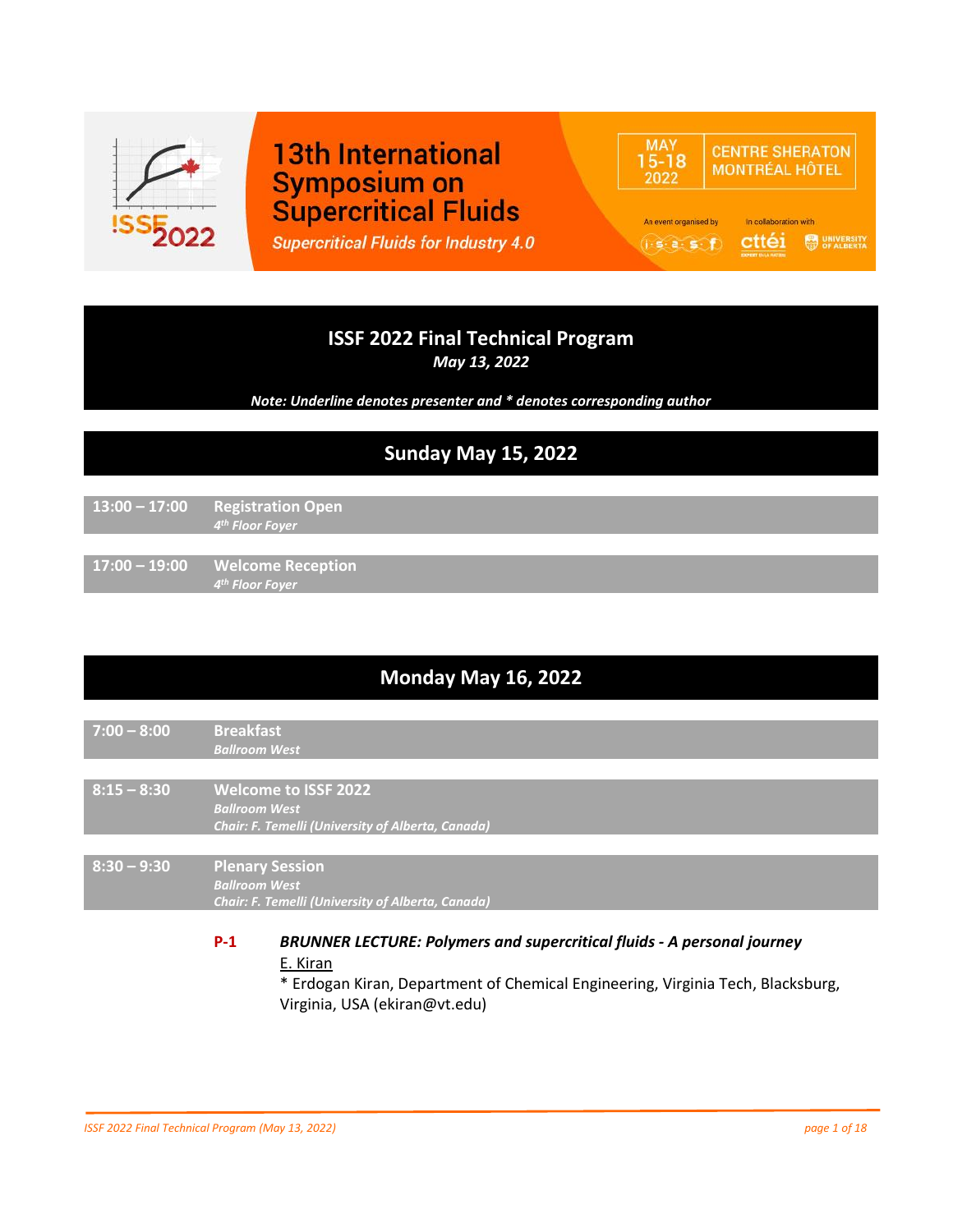| $9:30 - 10:00$             | <b>Case Study</b><br><b>Ballroom West</b><br>Chair: F. Temelli (University of Alberta, Canada) |                                                                                                                                                                                                                                                                                   |
|----------------------------|------------------------------------------------------------------------------------------------|-----------------------------------------------------------------------------------------------------------------------------------------------------------------------------------------------------------------------------------------------------------------------------------|
|                            | $CS-1$                                                                                         | Optimisation of nanomaterials synthesis at industrial scale<br>E. Lester<br>* Ed Lester, Faculty of Engineering, University of Nottingham, UK<br>(edward.lester@nottingham.ac.uk)                                                                                                 |
| $10:00 - 10:20$            | <b>Coffee Break</b><br><b>Ballroom Centre</b>                                                  |                                                                                                                                                                                                                                                                                   |
| $\overline{10:20 - 12:10}$ | <b>Ballroom East</b>                                                                           | <b>Session 1: Process Design</b><br>Chairs: Ž. Knez (University of Maribor, Slovenia) and E. Weidner (Fraunhofer Institute UMSICHT, Germany)                                                                                                                                      |
| 10:20-10:50                | $KL-1$                                                                                         | Fundamental data for design of processes using supercritical fluids<br>Ž. Knez, D. Cör Andrejc, M. Knez Marevci<br>* Zeljko Knez, Faculty of Chem. and Chem. Eng., University of Maribor, Maribor,<br>Slovenia (zeljko.knez@um.si)                                                |
| 10:50-11:10                | $O-1$                                                                                          | High pressure electrochemical $CO2$ reduction to ethanol – Downstream separation<br>process and economics<br>M. Dorn, S. Kareth, M. Petermann, E. Weidner<br>* Marvin Dorn, Chair of Process Technology, Ruhr-University Bochum, Bochum,<br>Germany (dorn@vtp.ruhr-uni-bochum.de) |
| $11:10 - 11:30$            | $O-2$                                                                                          | A real time simulator of a supercritical fluid extraction (SFE) system<br>M. Roodpeyma, C. Street, S. Guigard, W. Stiver<br>* Maedeh Roodpeyma, SCFCan Inc., Edmonton, Alberta, Canada<br>(maedeh.roodpeyma@scfcan.ca)                                                            |
| $11:30 - 11:50$            | $O-3$                                                                                          | The first of its kind of industrial application of supercritical fluid on continuous<br>chromatography by simulated moving bed<br>M.-T. Liang, X.Q. Bao<br>* Ming-Tsai Liang, JOPE Technology CO. LTD., Kaohsiung, Taiwan (mtliang@jope-<br>smb.com)                              |
| $10:20 - 12:10$            | <b>Drummond East</b>                                                                           | <b>Session 2: Particle formation</b><br>Chairs: V. Trivedi (University of Kent, United Kingdom) and J. Kim (Sungkyunkwan University, Republic of Korea)                                                                                                                           |
| 10:20-10:50                | $KL-2$                                                                                         | Nanoencapsulation of carotenoids via temperature-induced phase transition of<br>triblock polymer in supercritical carbon dioxide ( $scO2$ )<br>C.I. Wosu, V. Trivedi, P.J. Harvey<br>* Vivek Trivedi, University of Kent, Chatham Maritime, UK (v.trivedi@kent.ac.uk)             |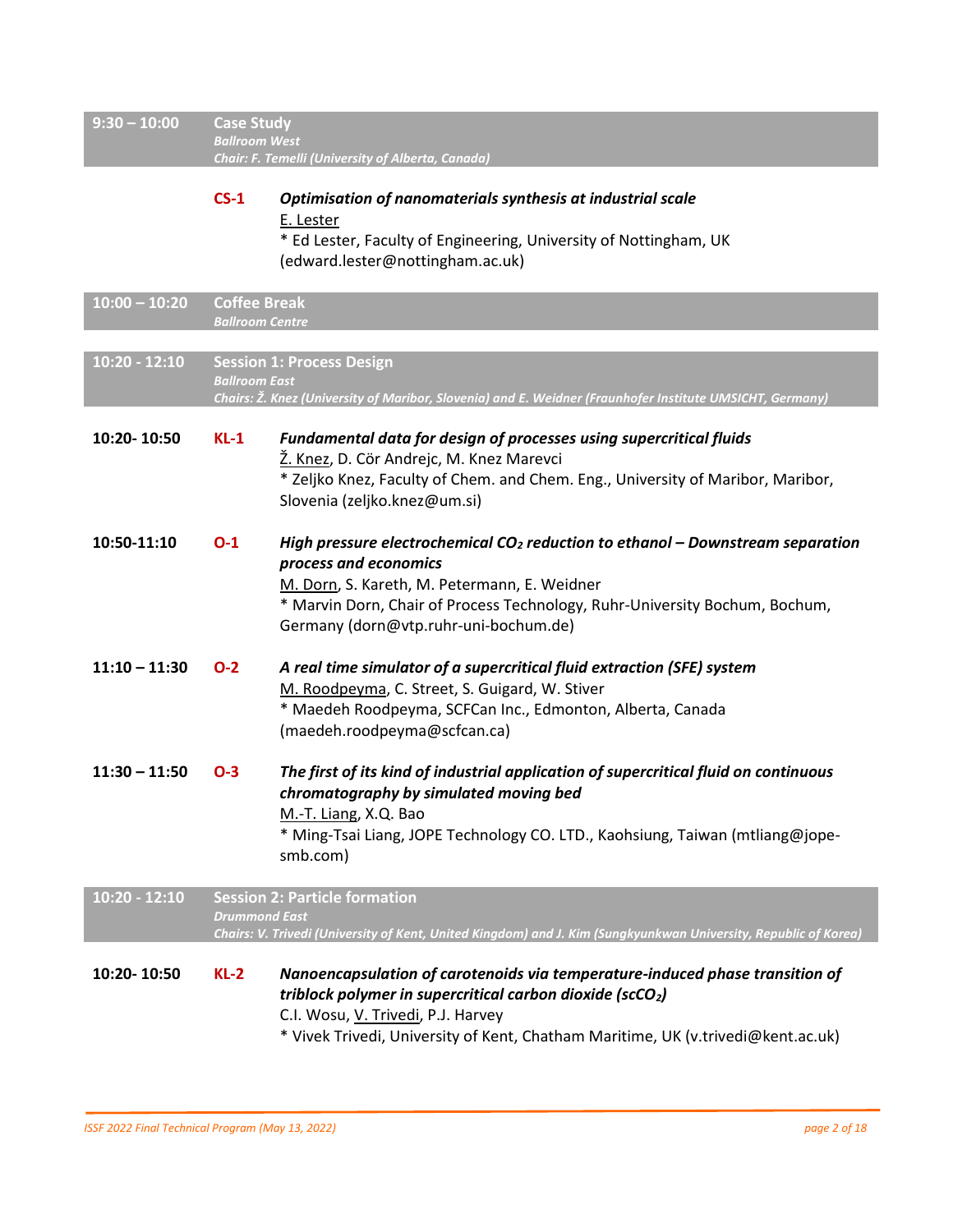| 10:50-11:10     | $O-5$                  | Lutein PGSS encapsulation at low temperature for a better controlled release<br>M. Schneider, Y. Masmoudi, F. Matonti, C. Olmière, E. Badens<br>* Yasmine Masmoudi, Aix-Marseille University, CNRS, Centrale Marseille, M2P2,<br>Marseille, France (yasmine.masmoudi@univ-amu.fr)                     |
|-----------------|------------------------|-------------------------------------------------------------------------------------------------------------------------------------------------------------------------------------------------------------------------------------------------------------------------------------------------------|
| $11:10 - 11:30$ | $O-6$                  | Encapsulation of astaxanthin with ß-cyclodextrin by utilizing Supercritical<br><b>Antisolvent (SAS) Process</b><br>S. Wulandari, A.A. Myint, J. Kim<br>* Jaehoon Kim, School of Chemical Engineering, Sungkyunkwan University, Suwon,<br>Republic of Korea (jaehoonkim@skku.edu)                      |
| $11:30 - 11:50$ | $O-7$                  | Microencapsulation and surface passivation fine porose particles<br>P. Niga, A. Ahniyaz<br>* Petru Niga, RISE Research Institute of Sweden, Stockholm, Sweden<br>(petru.niga@ri.se)                                                                                                                   |
| $11:50 - 12:10$ | $O - 8$                | Whey processed by Pressurized Gas eXpanded (PGX) liquid technology<br>E.Y. Wong, B. Yépez, B. Seifried, P. Moquin, R. Couto, F. Temelli<br>* Feral Temelli, Department of Agricultural, Food and Nutritional Science, University<br>of Alberta, Edmonton, Alberta, Canada (feral.temelli@ualberta.ca) |
|                 |                        |                                                                                                                                                                                                                                                                                                       |
| $10:20 - 12:10$ | <b>Drummond Centre</b> | <b>Session 3: Waste remediation</b><br>Chairs: D. Cantero (Institute of Bioeconomy, Spain) and P.A. Segura (Université de Sherbrooke, Canada)                                                                                                                                                         |
| 10:20-10:50     | $KL-3$                 | The sudden expansion reactor for hydrothermal upgrading of biomass<br>D. Cantero<br>* Danilo Cantero, Institute of Bioeconomy, Valladolid, Spain<br>(danilo.cantero@uva.es)                                                                                                                           |
| 10:50-11:10     | $O-9$                  | Fate of acetyl salicylic acid, diclofenac, gabapentin and trimethoprim during wet<br>air oxidation<br>C. Guérette, P. Lemoine, P. Ramirez, P.A. Segura<br>* Pedro A. Segura, Université de Sherbrooke, Sherbrooke, Quebec, Canada<br>(pa.segura@usherbrooke.ca)                                       |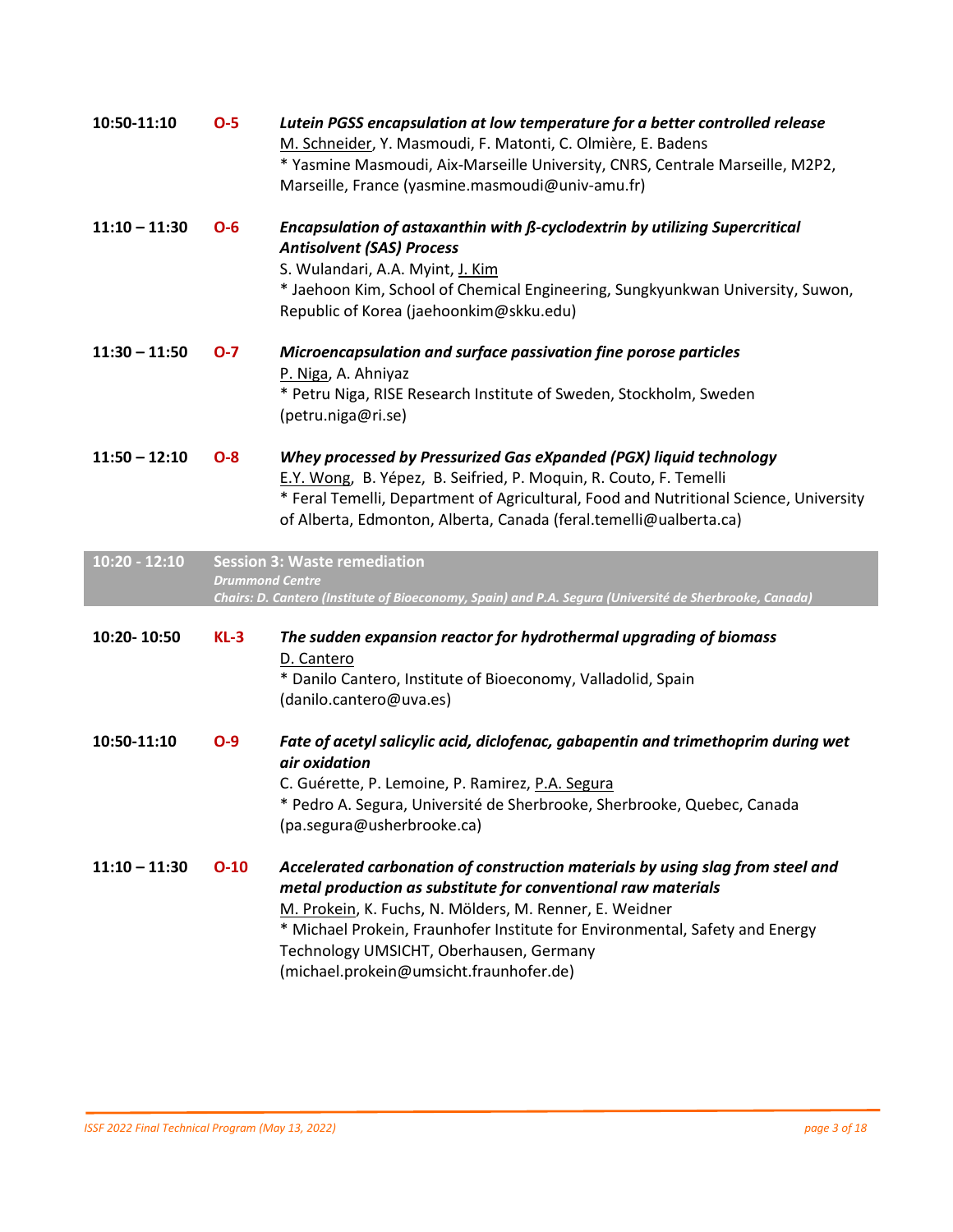| $11:30 - 11:50$ | $O-11$                        | Experimental assessment of the supercritical carbonation of recycled concrete<br>aggregates<br>S. Ndiaye, J. S. Condoret, F. Bourgeois, L. Cassayre, S. Camy<br>* Séverine Camy, Laboratoire de Génie Chimique (LGC) - Institut National<br>Polytechnique de Toulouse (INPT), Toulouse, France (severine.camy@ensiacet.fr)           |
|-----------------|-------------------------------|--------------------------------------------------------------------------------------------------------------------------------------------------------------------------------------------------------------------------------------------------------------------------------------------------------------------------------------|
| $12:10 - 13:30$ | Lunch<br><b>Ballroom West</b> |                                                                                                                                                                                                                                                                                                                                      |
| $13:30 - 15:00$ | <b>Ballroom East</b>          | <b>Session 4: Aerogels</b><br>Chairs: B. Seifried (Ceapro Inc., Canada) and Z. Novak (University of Maribor, Slovenia)                                                                                                                                                                                                               |
| $13:30 - 14:00$ | $KL-4$                        | Aerogels & composites: From concept to applications<br>B. Seifried, P. Moquin, B. Yépez, R. Couto, E.Y. Wong, J. Mahmoudi, J. Hu<br>* Bernhard Seifried, Ceapro Inc., Edmonton, Alberta, Canada<br>(bseifried@ceapro.com)                                                                                                            |
| $14:00 - 14:20$ | $O-13$                        | Hybrid silica-polysaccharide aerogels: promising new materials<br>Z. Novak, G. Horvat, M. Pantić, Ž. Knez<br>* Zoran Novak, University of Maribor, Faculty of Chemistry and Chemical<br>Engineering, Maribor, Slovenia (zoran.novak@um.si)                                                                                           |
| $14:20 - 14:40$ | $O-15$                        | Detailed study of mass transfer kinetics during supercritical drying of biopolymer-<br>based aerogels using spatially resolved Raman spectroscopy<br>M.P. Dirauf, A.S. Braeuer<br>* Andreas Braeuer, TU Bergakademie Freiberg, Freiberg, Germany<br>(andreas.braeuer@tu-freiberg.de)                                                 |
| $13:30 - 15:00$ | <b>Drummond East</b>          | <b>Session 5: Food and Natural Health Products</b><br>Chairs: J.W. King (CFS, USA) and M. Goto (Nagoya University, Japan)                                                                                                                                                                                                            |
| $13:30 - 14:00$ | $KL-5$                        | Industrialization and scale-up of cannabis and hemp processing using sub- and<br>supercritical fluids<br>J.W. King<br>* Jerry King, CFS, Fayetteville, Arkansas, USA (kingjw100@hotmail.com)                                                                                                                                         |
| $14:00 - 14:20$ | $O-19$                        | <b>Comparative extraction of cannabinoids</b><br>M. Sarrazin, A.C. Martel, Y. Boumghar<br>* Mathieu Sarrazin, CEPROCQ Collège de Maisonneuve, Montreal, Quebec, Canada<br>(msarrazin@cmaisonneuve.qc.ca)                                                                                                                             |
| $14:20 - 14:40$ | $O-20$                        | Acacia dealbata Link. biomass - a prospective source of valuable lupane<br>triterpenoids using supercritical fluid extraction<br>V.H. Rodrigues, I. Portugal, C.M. Silva,<br>* Carlos Manuel Silva, CICECO - Aveiro Institute of Materials, Department of<br>Chemistry, University of Aveiro, Aveiro, Portugal (carlos.manuel@ua.pt) |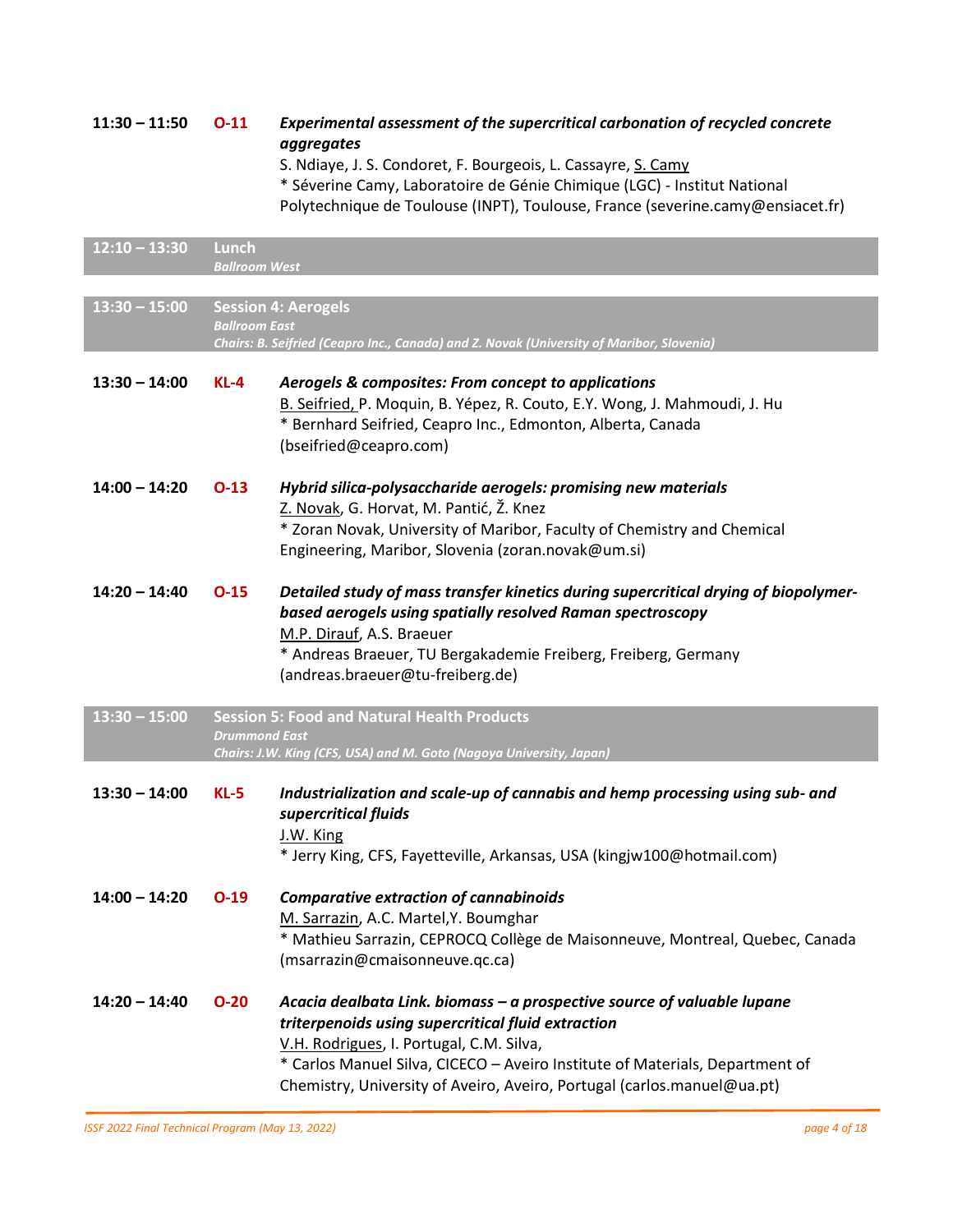| $14:40 - 15:00$ | $O-21$                                          | Application of supercritical $CO2$ to truffle species: aromatic and flavoring extracts<br>E. Tejedor-Calvo, P. Marco, P. Spègel, C. Soler-Rivas<br>* Eva Tejedor-Calvo, Agrifood Research and Technology Centre of Aragon, Zaragoza,<br>Spain (etejedorc@aragon.es)                                                                                                   |
|-----------------|-------------------------------------------------|-----------------------------------------------------------------------------------------------------------------------------------------------------------------------------------------------------------------------------------------------------------------------------------------------------------------------------------------------------------------------|
| $13:30 - 15:00$ | <b>Drummond Centre</b>                          | Session 6: Phase Equilibria and Thermophysical Properties<br>Chairs: I. Pioro (Ontario Tech University (UOIT), Canada) and A. Scurto (University of Kansas, USA)                                                                                                                                                                                                      |
| $13:30 - 14:00$ | $KL-6$                                          | Specifics of calculation thermophysical properties in the critical point with NIST<br>REFPROP software and current and future applications of SCFs in power<br>engineering<br>I. Pioro, H. Xie, M. Mahdi<br>* Igor Pioro, FESNS Ontario Tech University (UOIT), Oshawa, Ontario, Canada<br>(igor.pioro@uoit.ca)                                                       |
| $14:00 - 14:20$ | $O-25$                                          | $CO2$ -water equilibrium from ambient conditions to 300 $\degree$ and 500 bar. A fugacity-<br>activity coefficient approach.<br>L. Vaguerizo, D.A. Cantero<br>* Danilo A Cantero, Department of Chemical Engineering and Environmental<br>Technology, University of Valladolid, Valladolid, Spain (danilo.cantero@uva.es)                                             |
| $14:20 - 14:40$ | $O-26$                                          | Measurement and mathematical description of the ternary phase equilibrium of<br>carbon dioxide, acetone and isopropanol<br>M. Kőrösi, P. Miranda Rey, Cs. Varga, D. Dudás, E. Székely<br>* Márton Kőrösi, Department of Chemical and Environmental Process Engineering,<br>Budapest University of Technology and Economics, Budapest, Hungary<br>(mkorosi@edu.bme.hu) |
| $14:40 - 15:00$ | $O-27$                                          | Phase behavior of binary systems of carbon dioxide with dibasic esters at elevated<br>pressures, including near critical regions<br>A. Hayu Tiwikrama, T. Kristanto, M.-J. Lee<br>* Ardila Hayu Tiwikrama, National Taipei University of Technology, Taipei, Taiwan<br>(ardilahayu@mail.ntut.edu.tw)                                                                  |
| $15:00 - 15:15$ | <b>Coffee Break</b><br><b>Ballroom Centre</b>   |                                                                                                                                                                                                                                                                                                                                                                       |
|                 |                                                 |                                                                                                                                                                                                                                                                                                                                                                       |
| $15:15 - 16:15$ | <b>Poster Session</b><br><b>Ballroom Centre</b> | Chair: J.F. Vermette (CTTÉI, Canada) and S. Guigard (University of Alberta, Canada)                                                                                                                                                                                                                                                                                   |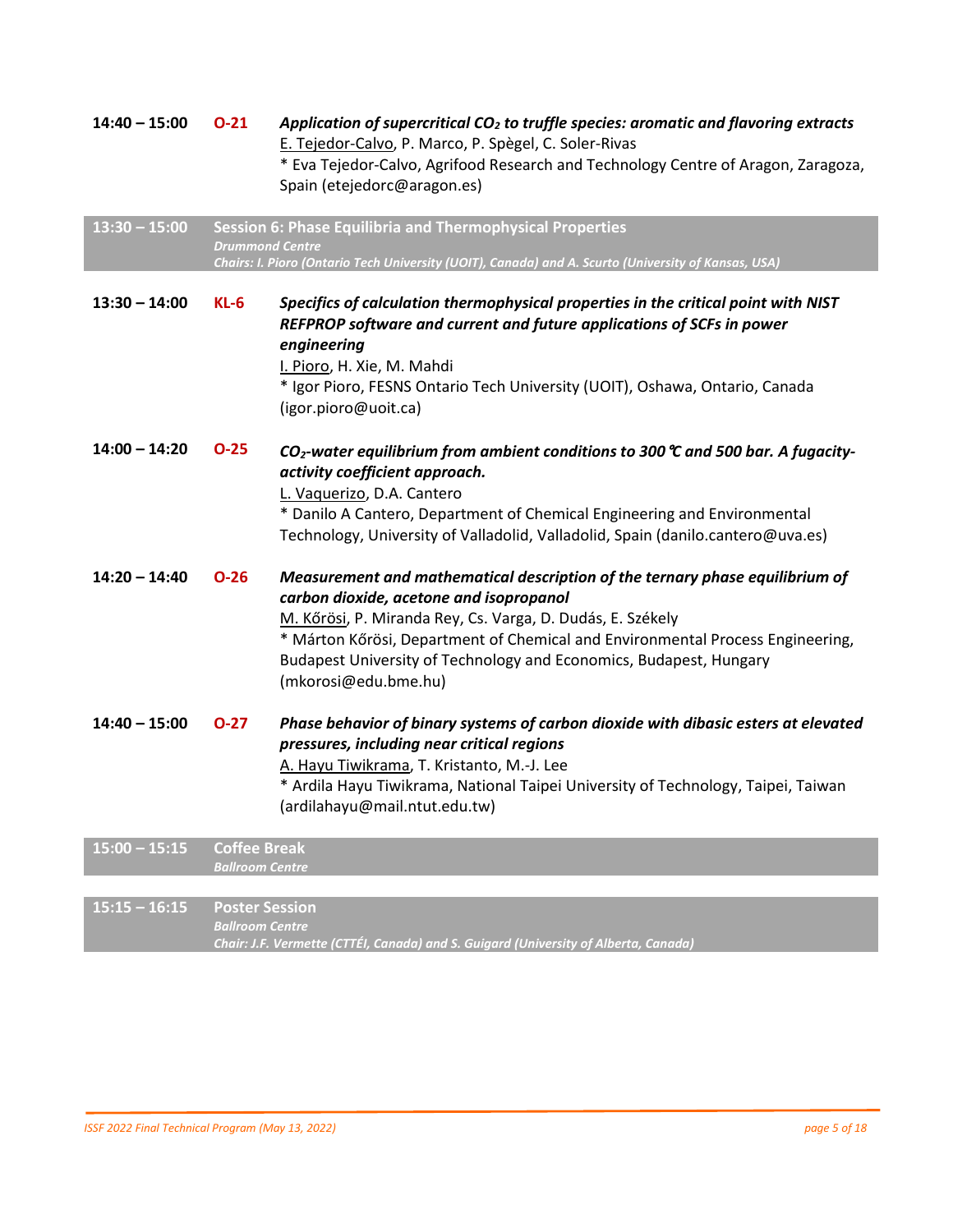| $16:15 - 17:15$ | <b>Session 4: Aerogels (continued)</b><br><b>Ballroom East</b><br>Chairs: B. Seifried (Ceapro Inc., Canada) and Z. Novak (University of Maribor, Slovenia) |                                                                                                                                                                                                                                                                                                                                                                            |
|-----------------|------------------------------------------------------------------------------------------------------------------------------------------------------------|----------------------------------------------------------------------------------------------------------------------------------------------------------------------------------------------------------------------------------------------------------------------------------------------------------------------------------------------------------------------------|
| $16:15 - 16:35$ | $O-16$                                                                                                                                                     | Pectin + lentil protein gels dried by supercritical $CO2$<br>S. Mekala, M.D.A. Saldaña<br>* Marleny D.A. Saldaña, Department of Agricultural, Food and Nutritional Science,<br>University of Alberta, Edmonton, Alberta, Canada (marleny.saldana@ualberta.ca)                                                                                                              |
| $16:35 - 16:55$ | $O-17$                                                                                                                                                     | Supercritical CO <sub>2</sub> as an efficient tool in the fabrication of Cu0ZnO-rGO 3D aerogels<br>for highly selective catalytic $CO2$ hydrogenation<br>M. Kubovics, P. Florin Coldea, J. Moral Vico, A. Sánchez, A.M. López-Periago, C.<br>Domingo<br>* Márta Kubovics, Materials Science Institute of Barcelona (ICMAB-CSIC), Bellaterra,<br>Spain (mkubovics@icmab.es) |
| $16:55 - 17:15$ | $O-18$                                                                                                                                                     | ZIF-8@Graphene Oxide / PEI composite aerogel for heavy metal capture in water<br>A. Borrás, G. Gonçalves, B. Henriques, A.M. López-Periago, C. Domingo<br>* Alejandro Borrás, Institut de Ciència de Materials de Barcelona (ICMAB-CSIC),<br>Cerdanyola del Vallès, Spain (aborras@icmab.es)                                                                               |
| $16:15 - 17:15$ | <b>Drummond East</b>                                                                                                                                       | Session 5: Food and Natural Health Products (continued)<br>Chairs: J.W. King (CFS, USA) and M. Goto (Nagoya University, Japan)                                                                                                                                                                                                                                             |
| $16:15 - 16:35$ | $O-23$                                                                                                                                                     | Valorization of apple pomace with the use of Supercritical CO <sub>2</sub><br>V. Numa, C. Crampon, A.Bellon, E. Badens<br>* Venicia Numa, Aix Marseille Univ, CNRS, Centrale Marseille, M2P2, Marseille,<br>France and Symrise SAS, Clichy, France (venicia.numa@symrise.com)                                                                                              |
| $16:35 - 16:55$ | $O-24$                                                                                                                                                     | Subcritical water hydrolysis of pea protein concentrate and its mixture with citrus<br>pectin<br>H.P.H. Vo, M.D.A. Saldaña<br>* Marleny D.A. Saldaña, Department of Agricultural, Food and Nutritional Science,<br>University of Alberta, Edmonton, Alberta, Canada (marleny.saldana@ualberta.ca)                                                                          |
| $16:15 - 17:15$ | <b>Drummond Centre</b>                                                                                                                                     | Session 6: Phase Equilibria and Thermophysical Properties (continued)<br>Chairs: I. Pioro (Ontario Tech University (UOIT), Canada) and A. Scurto (University of Kansas, USA)                                                                                                                                                                                               |
| $16:15 - 16:35$ | $O-28$                                                                                                                                                     | Molecular dynamics and phenomenological modeling of experimental diffusivities<br>in supercritical mixtures<br>B. Zêzere, I. Portugal, J.R.B. Gomes, C.M. Silva<br>* Carlos Manuel Silva, CICECO - Aveiro Institute of Materials, Department of<br>Chemistry, University of Aveiro, Aveiro, Portugal (carlos.manuel@ua.pt)                                                 |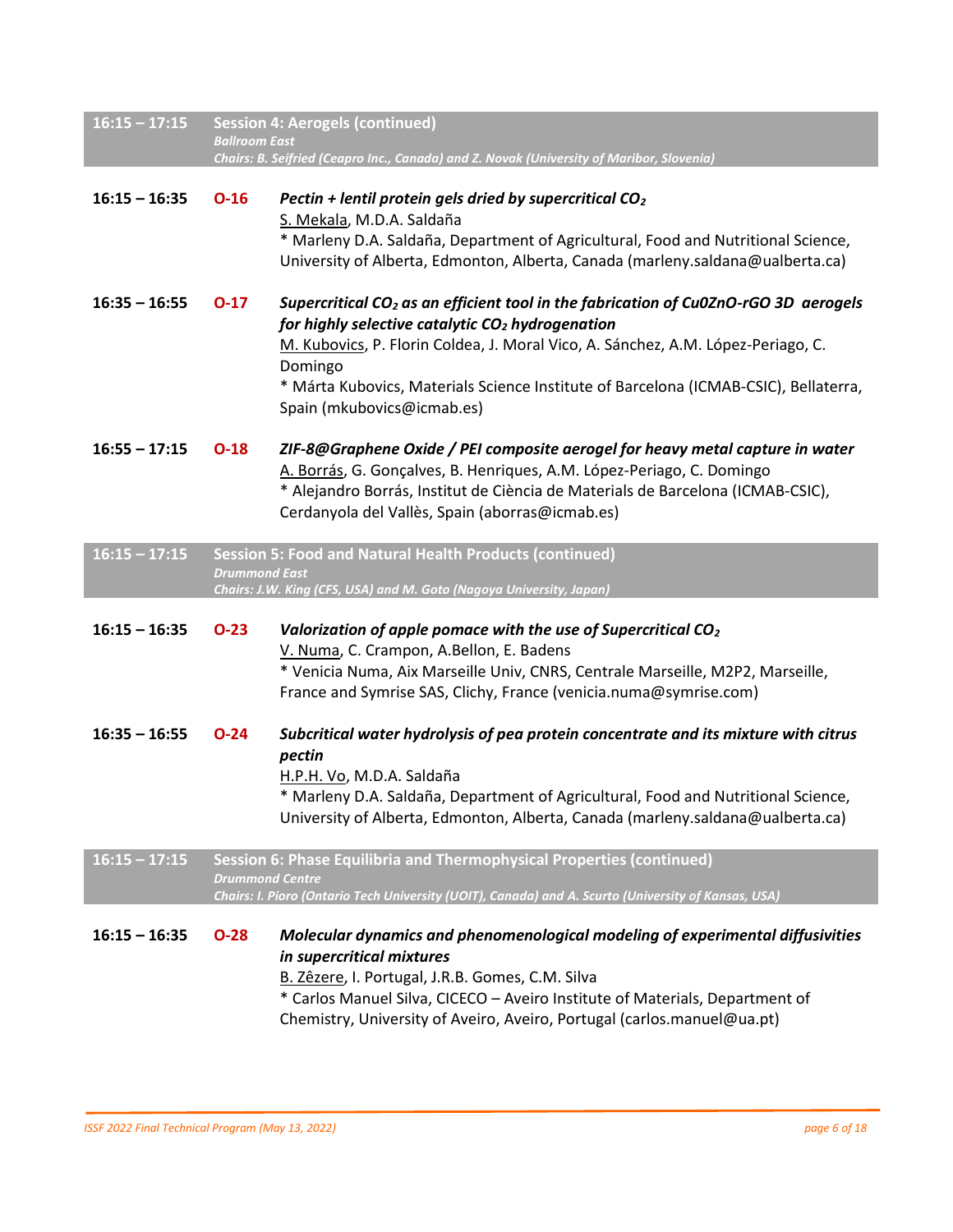**16:35 – 16:55 O-29** *Numerical analysis of heat transfer of supercritical water in multiple rod channels* H. Han, C. Zhang \* Chao Zhang, Department of Mechanical & Materials Engineering, Western University, London, Ontario, Canada (czhang@eng.uwo.ca) **16:55 – 17:15 O-30** *Heat transport properties of ionic liquids with compressed and supercritical fluids* K.S. Al-Bharghouti, A.M. Scurto

> \* Aaron Scurto, University of Kansas, Department of Chemical & Petroleum Engineering, Lawrence, Kansas, USA (ascurto@ku.edu)

**17:30 – 18:30 ISASF General Meeting** *Drummond East*

## **Tuesday, May 17, 2022**

| $7:00 - 8:00$  | <b>Breakfast</b><br><b>Ballroom West</b>       |                                                                                                                                                                                                                                                                                                                                                              |
|----------------|------------------------------------------------|--------------------------------------------------------------------------------------------------------------------------------------------------------------------------------------------------------------------------------------------------------------------------------------------------------------------------------------------------------------|
|                |                                                |                                                                                                                                                                                                                                                                                                                                                              |
| $8:20 - 8:30$  | <b>Ballroom West</b>                           | <b>Welcome to Day 2</b><br>Chairs: F. Temelli (University of Alberta, Canada) and C. Maheux-Picard (CTTÉI, Canada)                                                                                                                                                                                                                                           |
| $8:30 - 9:30$  | <b>Plenary Session</b><br><b>Ballroom West</b> | Chair: M.D.A. Saldaña (University of Alberta, Canada)                                                                                                                                                                                                                                                                                                        |
|                | $P-2$                                          | Benefits of supercritical fluid technology in the context of industrial ecology and<br>Industry 4.0: Some challenging new pharmaceutical and biomedical applications<br>E. Badens, C. Crampon, A. Mouahid, Y. Masmoudi<br>* Elisabeth Badens, Aix Marseille University, Aix-en-Provence, France<br>(elisabeth.badens@univ-amu.fr)                            |
| $9:30 - 10:30$ | <b>Case Studies</b><br><b>Ballroom West</b>    | Chair: M.D.A. Saldaña (University of Alberta, Canada)                                                                                                                                                                                                                                                                                                        |
| $9:30 - 10:00$ | $CS-2$                                         | Separation technology using supercritical CO <sub>2</sub> : Technology transfer from university<br>to industry and spin-off company<br>M. Goto, M. Tanaka<br>* Motonobu Goto, Institute of Materials Innovation, Nagoya University, Nagoya,<br>Japan and Super Critical Technology Centre Co. Ltd., Kuwana, Japan<br>(goto.motonobu@material.nagoya-u.ac.jp) |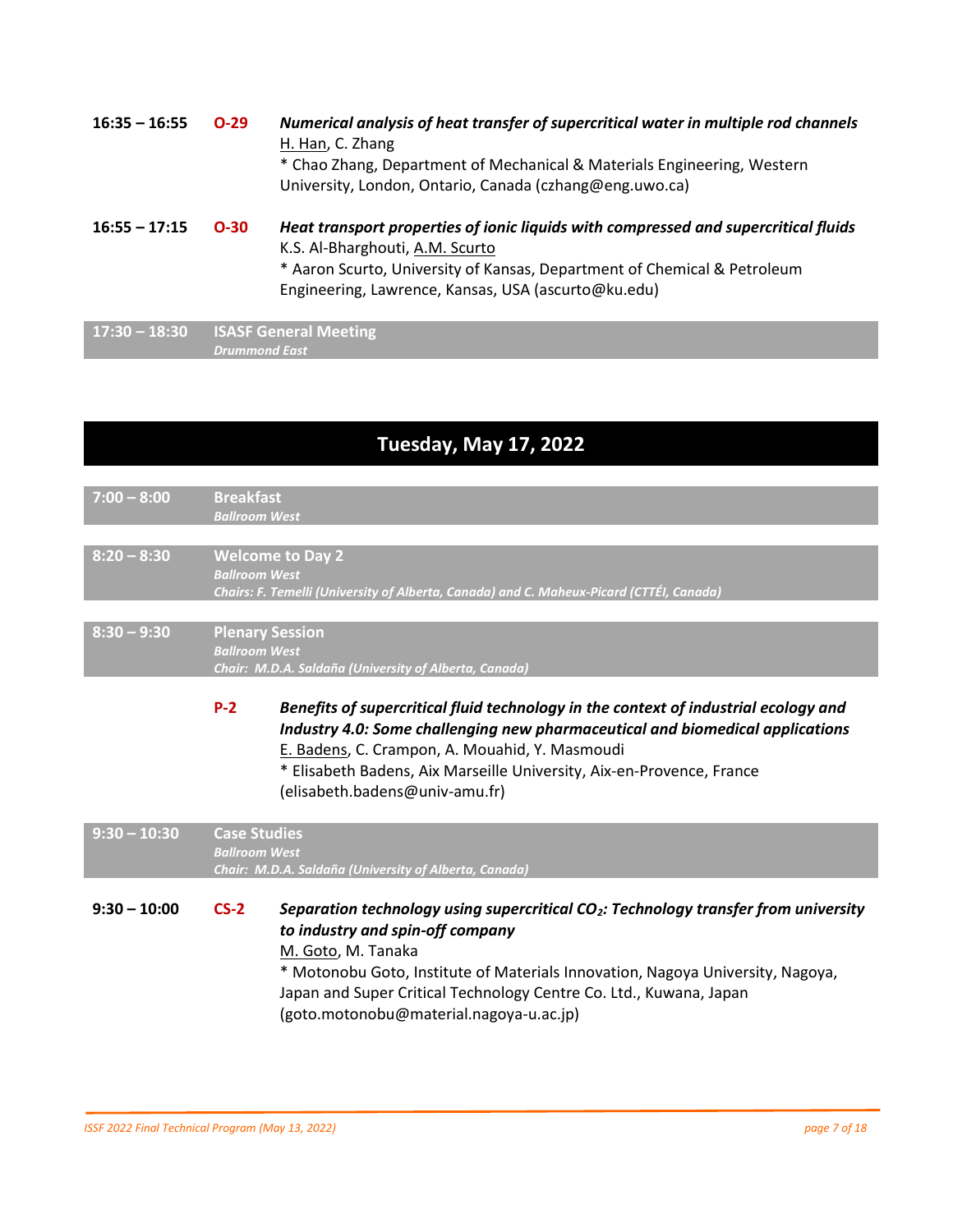**10:00 – 10:30 CS-3** *Production of spherical aerogels using compressed CO<sup>2</sup> - from laboratory to industrial scale* E. Weidner, M. Renner, N. Mölders, D. Hintemann, A. Sengespeick, C. Dworatzyk, M. Sanner \* Manfred Renner, Fraunhofer UMSICHT/Ruhr University, Oberhausen, Germany

(Manfred.renner@umsicht.fraunhofer.de)

| $10:30 - 10:45$ | <b>Coffee Break</b><br><b>Ballroom Centre</b>      |                                                                                                                                                                                                                                                                                                                                                                                                                                       |
|-----------------|----------------------------------------------------|---------------------------------------------------------------------------------------------------------------------------------------------------------------------------------------------------------------------------------------------------------------------------------------------------------------------------------------------------------------------------------------------------------------------------------------|
|                 |                                                    |                                                                                                                                                                                                                                                                                                                                                                                                                                       |
| $10:45 - 12:15$ | <b>Drummond East</b><br><b>University, France)</b> | <b>Session 7: Pasteurization and Sterilization</b><br>Chairs: C.A. García-González (Universidade de Santiago de Compostela, Spain) and C. Crampon (Aix-Marseille                                                                                                                                                                                                                                                                      |
| $10:45 - 11:15$ | <b>KL-7</b>                                        | In vivo bone regeneration in sheep model of sterile polymeric scaffolds processed<br>by supercritical CO <sub>2</sub> technology<br>V. Santos-Rosales, L. Diaz-Gomez, B. Magariños, C. Alvarez-Lorenzo, C.A. García-<br>González<br>* Carlos A. García-González, Departamento de Farmacología, Farmacia y Tecnología<br>Farmacéutica, Universidade de Santiago de Compostela, Santiago de Compostela,<br>Spain (carlos.garcia@usc.es) |
| $11:15 - 11:35$ | $O-31$                                             | Supercritical CO <sub>2</sub> -based process to clean and sterilize FFP2 facial masks<br>A. Cario, G. Aubert, C. Aymonier<br>* Cyril Aymonier, ICMCB-CNRS, Pessac, France (cyril.aymonier@icmcb.cnrs.fr)                                                                                                                                                                                                                              |
| $11:35 - 11:55$ | $O-32$                                             | Sterilization and reprocessing of FFP3 face masks through supercritical CO <sub>2</sub><br>technology<br>V. Santos-Rosales, C. López-Iglesias, S. Ghazanfari, B. Magariños, C. Alvarez-Lorenzo,<br>C.A. García-González<br>* Carlos A. García-González, Departamento de Farmacología, Farmacia y Tecnología<br>Farmacéutica, Universidade de Santiago de Compostela, Santiago de Compostela,<br>Spain (carlos.garcia@usc.es)          |
| $11:55 - 12:15$ | $O-33$                                             | Microbial inactivation and drying by supercritical carbon dioxide<br>R. Zulli, P. Andrigo, F. Santi, A. Zambon, S. Spilimbergo<br>* Riccardo Zulli, University of Padova, Padova, Italy (riccardo.zulli@unipd.it)                                                                                                                                                                                                                     |
| $10:45 - 12:15$ | <b>Ballroom East</b>                               | <b>Session 8: Polymers</b><br>Chairs: L.G. Kaake (Simon Fraser University, Canada) and S. Sarrade (CEA, France)                                                                                                                                                                                                                                                                                                                       |
| $10:45 - 11:15$ | $KL-8$                                             | Self-assembly at supercritical pressures: Top-down meets bottom-up approaches<br>to nanotechnology<br>L.G. Kaake<br>* Loren Kaake, Department of Chemistry, Simon Fraser University, Burnaby, British<br>Columbia, Canada (loren_kaake@sfu.ca)                                                                                                                                                                                        |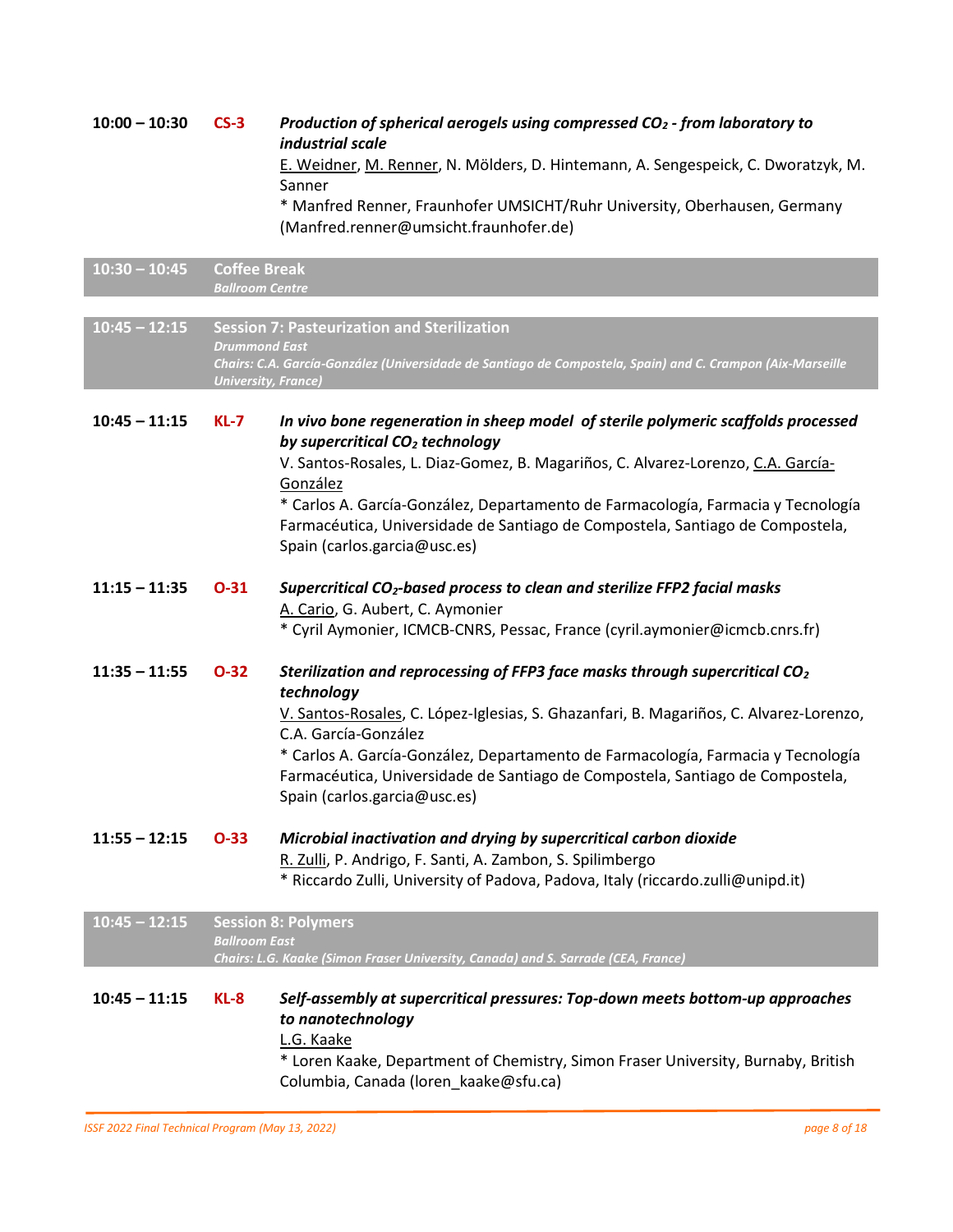|                 |                                               | dioxide revisited - New perspectives<br>J.A. Sarver, E. Kiran<br>* Erdogan Kiran, Department of Chemical Engineering, Virginia Tech, Blacksburg,<br>Virginia, USA (ekiran@vt.edu)                                                                                                                                                                                                                                                                  |
|-----------------|-----------------------------------------------|----------------------------------------------------------------------------------------------------------------------------------------------------------------------------------------------------------------------------------------------------------------------------------------------------------------------------------------------------------------------------------------------------------------------------------------------------|
| $11:35 - 11:55$ | $O-35$                                        | Cellulose acetate modification towards antibiofilm properties via chemical<br>attachment of quaternary ammonium compounds using supercritical $CO2$<br>M. Nowak, D. Semba, D. Misic, T. Półbrat, D. Stojanovic, A. Trusek, I. Zizovic<br>* Mariusz Nowak, Wrocław University of Science and Technology; Faculty of<br>Chemistry, Department of Bioprocess, Micro and Nano Engineering, Wrocław,<br>Poland (mariusz.nowak@pwr.edu.pl)               |
| $11:55 - 12:15$ | $O-36$                                        | Post-treatments of injected polyamides parts using supercritical fluids<br>D. Getto, O. Renard, O.J.C Poncelet<br>* Olivier Renard, CEA, Grenoble, France (olivier.renard@cea.fr)                                                                                                                                                                                                                                                                  |
| $12:15 - 13:30$ | <b>Lunch</b><br><b>Ballroom West</b>          |                                                                                                                                                                                                                                                                                                                                                                                                                                                    |
| $13:30 - 14:30$ | <b>Ballroom West</b>                          | <b>Three Minute Thesis (3MT) Competition</b><br>Chair: M.D.A. Saldaña (University of Alberta, Canada)                                                                                                                                                                                                                                                                                                                                              |
| $14:30 - 14:45$ | <b>Coffee Break</b><br><b>Ballroom Centre</b> |                                                                                                                                                                                                                                                                                                                                                                                                                                                    |
| $14:45 - 16:55$ |                                               | <b>Session 9: Sustainability</b><br><b>Drummond Centre</b><br>Chairs: P. Lacroix-Desmazes (CNRS, France) and S. Camy (Toulouse University, France)                                                                                                                                                                                                                                                                                                 |
| $14:45 - 15:15$ | $KL-9$                                        | A step towards circular economy of critical minerals: polymer-assisted supercritical<br>CO <sub>2</sub> extraction of Pd from spent supported catalysts<br>P. Lacroix-Desmazes, W.S.J. Li, A. Ruiu, C. Bouilhac, O. Gimello, M. Senila, K.<br>Seaudeau-Pirouley, B. Bauer-Siebenlist, S. Böringer<br>* Patrick Lacroix-Desmazes, CNRS, Institute Charles Gerhardt Montpellier UMR<br>5253, Montpellier, France (patrick.lacroix-desmazes@enscm.fr) |
| $15:15 - 15:35$ | $O-37$                                        | Supercritical water for the treatment of hypersaline brine waste<br>K. Duba, J. Chen, W. Mckeel, J.T. Filho, T. Abdel-Salam<br>* Kura Duba, College of Engineering and Technology; East Carolina University,<br>Greenville, North Carolina, USA (dubak17@ecu.edu)                                                                                                                                                                                  |
| $15:35 - 15:55$ | $O-38$                                        | Polymeric membrane for the low energetic demand of supercritical $CO2$ (sc-CO <sub>2</sub> )<br>D. Chabni, S. Camy, J.-S. Condoret, J.-C. Remigy<br>* Séverine Camy, Laboratoire de Génie Chimique, Toulouse University, Toulouse,<br>France (severine.camy@ensiacet.fr)                                                                                                                                                                           |

**11:15 – 11:35 O-34** *Glass transition behavior of poly(methyl methacrylate) in compressed carbon*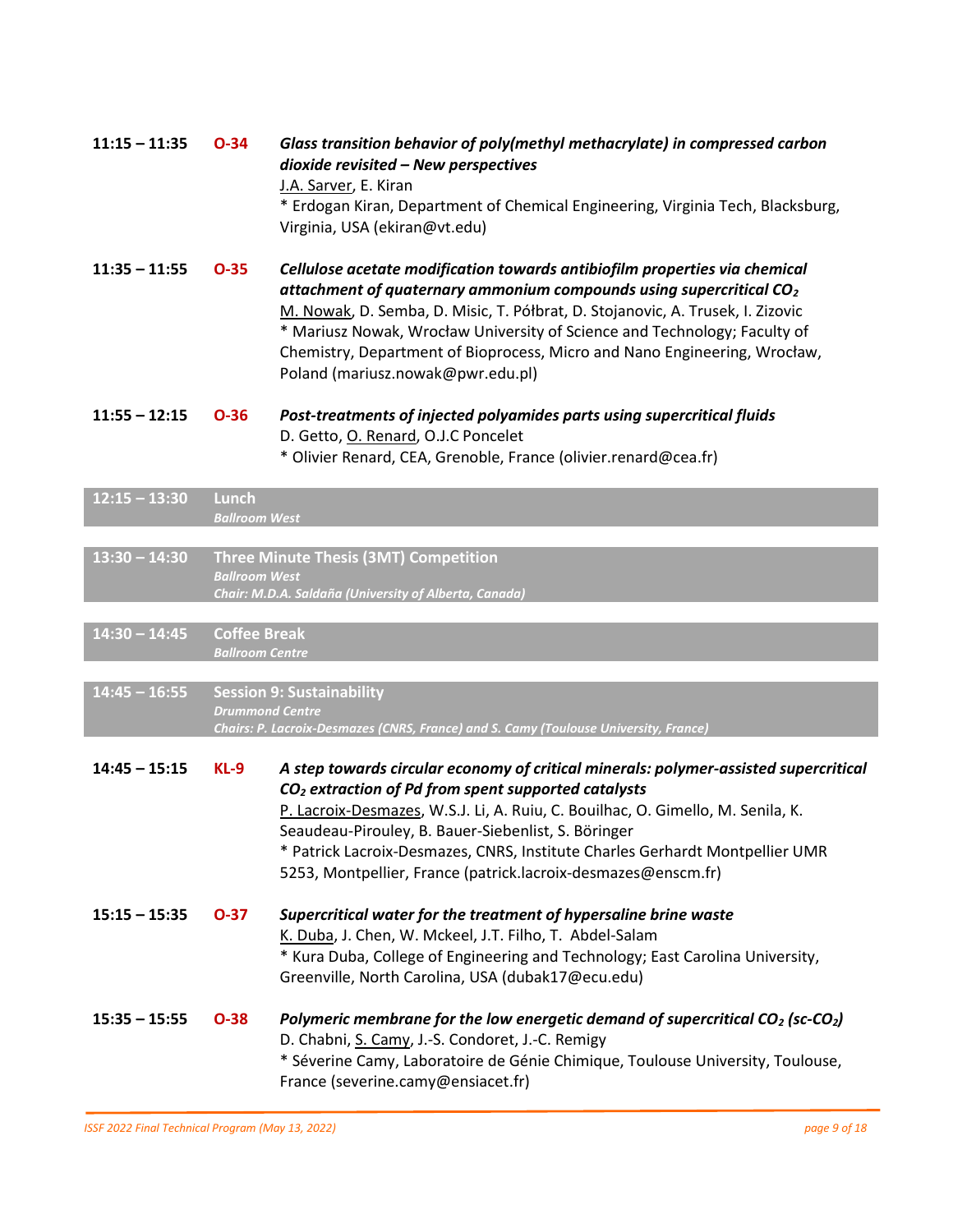| $15:55 - 16:15$ | $O-39$               | Biopolyol production from black liquor via ultrafast depolymerization in<br>supercritical water<br>E. Demirkaya, D. Cantero, M. J. Cocero<br>* Maria Jose Cocero, BioecoUva Research Institute, High Pressure Processes Group,<br>Department of Chemical Engineering and Environmental Technology, University of<br>Valladolid, Valladolid, Spain (mjcocero@iq.uva.es) |
|-----------------|----------------------|------------------------------------------------------------------------------------------------------------------------------------------------------------------------------------------------------------------------------------------------------------------------------------------------------------------------------------------------------------------------|
| $14:45 - 16:55$ | <b>Drummond East</b> | <b>Session 10: Reactions in Sub/Supercritical Fluids</b><br>Chairs: T. Adschiri (Tohoku University, Japan) and C. Aymonier (ICMCB-CNRS, France)                                                                                                                                                                                                                        |
| $14:45 - 15:15$ | <b>KL-10</b>         | Chemical reactions in supercritical water and their applications<br>T. Adschiri<br>* Tadafumi Adschiri, Tohoku University, Sendai, Japan<br>(tadafumi.ajiri.b1@tohoku.ac.jp)                                                                                                                                                                                           |
| $15:15 - 15:35$ | $O-41$               | PMMA hydrolysis in subcritical water: temperature, time and pH effects<br>A.M. Fernández, A. Redondo, M. Simard, M.A. Rodríguez-Pérez, D. Cantero<br>* Danilo Cantero, Institute of Bioeconomy; University of Valladolid, Valladolid, Spain<br>(Danilo.Cantero@uva.es)                                                                                                 |
| $15:35 - 15:55$ | $O-42$               | A preliminary investigation of microreactor designs for supercritical water<br>oxidation using hydrothermal flames for space applications<br>D. Sharma, A. Erriguible, O. Nguyen, C. Lecoutre, Y. Garrabos, U. Hegde, M. Hicks, S.<br>Marre<br>* Deewakar Sharma, ICMCB-CNRS / CNES, Pessac, France<br>(deewakar.edu@gmail.com)                                        |
| $15:55 - 16:15$ | $O-43$               | A suitable electrolyte for high pressure CO <sub>2</sub> reduction? Investigation of conductivity<br>and salt spectrum in "alcoholic potash".<br>M. Dorn, S. Kareth, M. Petermann, E. Weidner<br>* Marvin Dorn, Chair of Process Technology, Ruhr-University Bochum, Bochum,<br>Germany (dorn@vtp.ruhr-uni-bochum.de)                                                  |
| $16:15 - 16:35$ | $O-44$               | Two-step synthesis, combining SC-CO <sub>2</sub> coating and hydrothermal conversion,<br>applied to porous zeolite-based sorbent preparation for wastewater treatment<br>A. Hertz, A. Escamilla-Perez, Y. Barre, A. Grandjean<br>* Audrey Hertz, CEA, DES, ISEC, DMRC, Univ Montpellier, Marcoule, France<br>(audrey.hertz@cea.fr)                                     |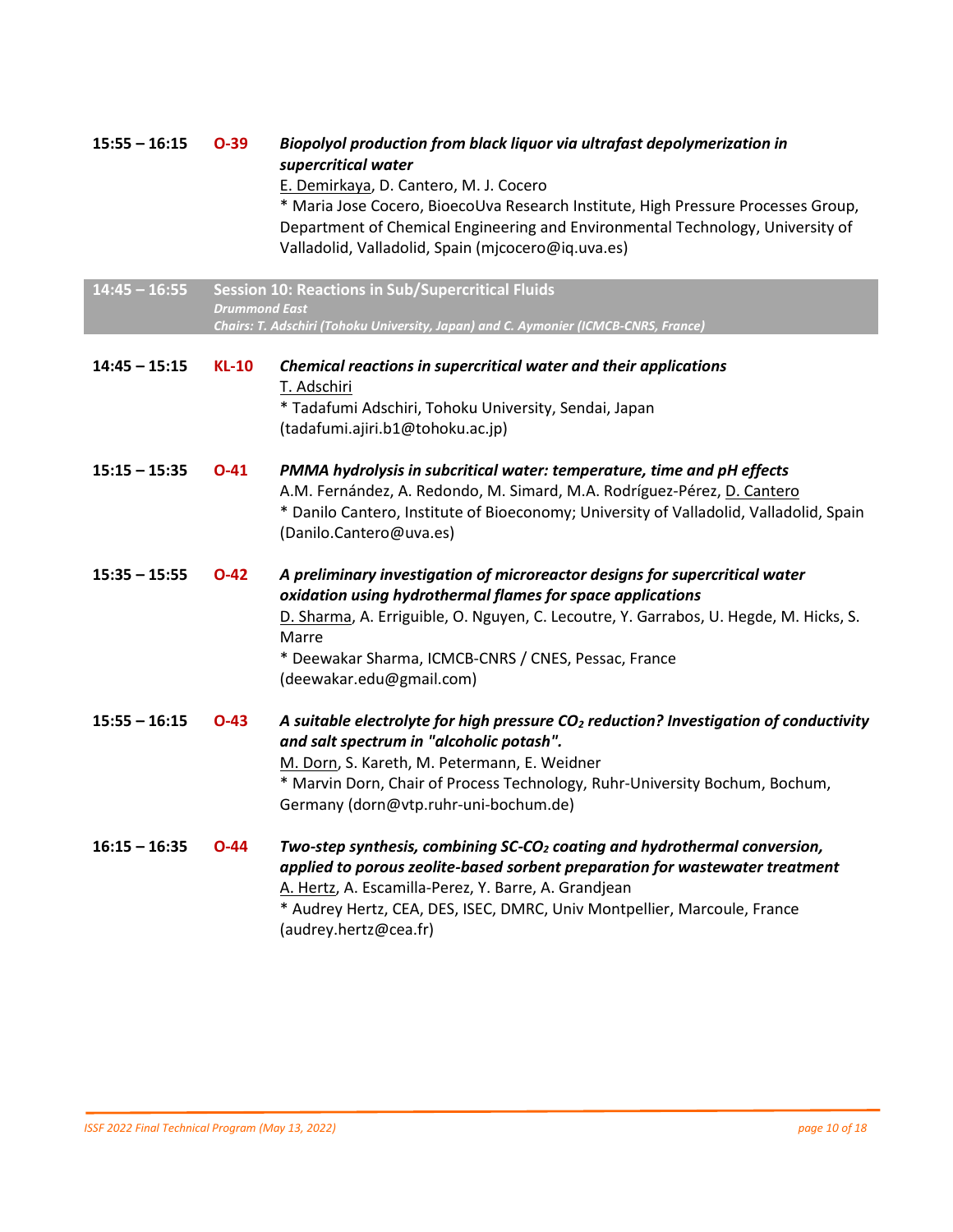| $14:45 - 16:55$ |                      | Session 11: Scale up and industrial applications                                                                                                                                                                                                                                                                                                                                               |
|-----------------|----------------------|------------------------------------------------------------------------------------------------------------------------------------------------------------------------------------------------------------------------------------------------------------------------------------------------------------------------------------------------------------------------------------------------|
|                 | <b>Ballroom East</b> | Chairs: L. Chordia (Thar Process, Inc., USA) and B. Seifried (Ceapro Inc., Canada)                                                                                                                                                                                                                                                                                                             |
| $14:45 - 15:15$ | $K-11$               | Thar Process: Historical development, successes, and challenges in scale-up and<br>commercial scale processing<br>L. Chordia<br>* Lalit Chordia, Thar Process, Inc., Pittsburgh, United States (chordia@thartech.com)                                                                                                                                                                          |
| $15:15 - 15:35$ | $O-46$               | Study on the industrialization of supercritical processes in the frame of an R&D<br>project<br>K. Seaudeau-Pirouley, B. Legros, C. Guizard, S. Sarrade, W.S.J. Li, A. Ruiu, C. Bouilhac,<br>P. Lacroix-Desmazes, M. Senila, B. Bauer-Siebenlist, S. Böringer<br>* Karine Seaudeau Pirouley, Innovation Fluides Supercritiques, Alixan, France<br>(k.seaudeau@supercriticalfluid.org)           |
| $15:35 - 15:55$ | $O-47$               | Natex vision for a proximate future in the field of supercritical $CO2$ applications on<br>industrial scale<br>M. Sova, J. Fernandes, F. Seitinger, E. Lack<br>* Martin Sova, NATEX Prozesstechnologie GesmbH, Ternitz, Austria<br>(m.sova@natex.at)                                                                                                                                           |
| $15:55 - 16:15$ | $O-48$               | Extraction of omega-3 fatty acids from Atlantic sea cucumber (Cucumaria<br>frondosa) viscera using supercritical carbon dioxide<br>J. Lin, G. Jiao, A. Kermanshahi-pour.<br>* Azadeh Kermanshahi-pour, Biorefining and Remediation Laboratory, Department<br>of Process Engineering and Applied Science, Dalhousie University, Halifax, Nova<br>Scotia, Canada (azadeh.kermanshahipour@dal.ca) |
| $16:15 - 16:35$ | $O-49$               | Development of an industrial wet air oxidation for waste treatment: a success<br>story<br>J. Gendron, O. Boutin, J.-H. Ferrasse, S. Lefèvre, J.F. Vermette, A.Viand<br>* Sebastien Lefèvre, INOVERTIS-A3i, Donzère, France (s.lefevre@inovertis.fr)                                                                                                                                            |
| $16:35 - 16:55$ | $O-50$               | Wet Air Oxidation in Quebec: Industrial opportunities and challenges - An update<br>on CTTEI's research program<br>J.F. Vermette, J. Gendron, P. Lemoine, A. Dirany, P. Ramirez<br>* Jean-François Vermette, CTTÉI, Sorel-Tracy, Quebec, Canada<br>(jeanfrancois.vermette@cttei.com)                                                                                                           |
| 18:00           |                      | <b>Buses depart from Sheraton for Gala dinner</b>                                                                                                                                                                                                                                                                                                                                              |
| $19:00 - 23:00$ | <b>Gala Dinner</b>   |                                                                                                                                                                                                                                                                                                                                                                                                |

*Cruise aboard the Cavalier Maxim*

I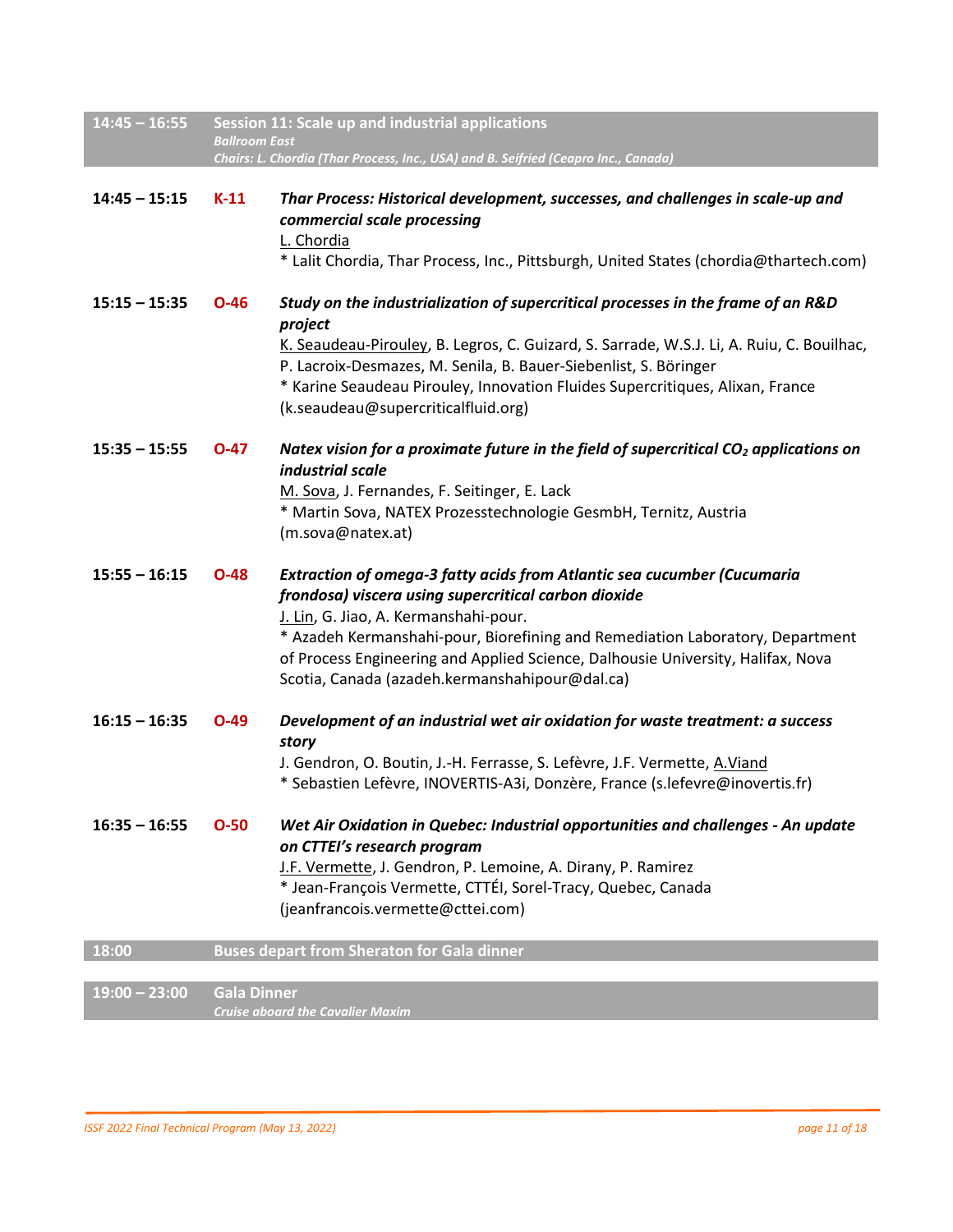# **Wednesday, May 18, 2022**

| $7:00 - 8:00$   | <b>Breakfast</b><br><b>Ballroom West</b>       |                                                                                                                                                                                                                                                                                                                                                                                              |
|-----------------|------------------------------------------------|----------------------------------------------------------------------------------------------------------------------------------------------------------------------------------------------------------------------------------------------------------------------------------------------------------------------------------------------------------------------------------------------|
|                 |                                                |                                                                                                                                                                                                                                                                                                                                                                                              |
| $8:15 - 8:30$   | <b>Ballroom West</b>                           | Welcome to Day 3 and Jerry W. King Poster Award<br>Chair: F. Temelli (University of Alberta, Canada)                                                                                                                                                                                                                                                                                         |
|                 |                                                |                                                                                                                                                                                                                                                                                                                                                                                              |
| $8:30 - 9:30$   | <b>Plenary Session</b><br><b>Ballroom West</b> | Chair: F. Temelli (University of Alberta, Canada)                                                                                                                                                                                                                                                                                                                                            |
|                 | $P-3$                                          | Supercritical thinking towards sustainability<br>Y. Lee<br>* Youn-Woo Lee, School of Chemical and Biological Engineering & Institute of<br>Chemical Processes, Seoul National University, Seoul, Republic of Korea<br>(ywlee@snu.ac.kr)                                                                                                                                                      |
| $9:30 - 10:00$  | <b>Case Study</b><br><b>Ballroom West</b>      | Chair: F. Temelli (University of Alberta, Canada)                                                                                                                                                                                                                                                                                                                                            |
|                 |                                                |                                                                                                                                                                                                                                                                                                                                                                                              |
|                 | $CS-4$                                         | The IDELAM Company and ICMCB laboratory - Innovative supercritical $CO2$<br>processes to face the recycling and waste management challenges of our modern<br>society - From Laboratory research to Industrial development<br>T. Voisin, E. Durivault, C. Aymonier<br>* Cyril Aymonier, CNRS, Univ. Bordeaux, Bordeaux INP, ICMCB, UMR 5026, Pessac,<br>France (cyril.aymonier@icmcb.cnrs.fr) |
| $10:00 - 10:20$ | <b>Coffee Break</b><br><b>Ballroom Centre</b>  |                                                                                                                                                                                                                                                                                                                                                                                              |
|                 |                                                |                                                                                                                                                                                                                                                                                                                                                                                              |
| $10:20 - 12:30$ | <b>Ballroom East</b>                           | <b>Session 12: Particle formation and nanomaterials</b><br>Chairs: T. Tomai (Tohoku University, Japan) and E. Lester (University of Nottingham, UK)                                                                                                                                                                                                                                          |
|                 |                                                |                                                                                                                                                                                                                                                                                                                                                                                              |
| $10:20 - 10:50$ | $KL-12$                                        | Process intensification for regeneration of facet-controlled nanocatalyst in<br>supercritical water<br>T. Tomai, L. Tang, A. Yoko, Y. Omura, G. Seong, T. Adschiri<br>* Takaaki Tomai, Tohoku University, Sendai, Japan (takaaki.tomai.e6@tohoku.ac.jp)                                                                                                                                      |
| $10:50 - 11:10$ | $O-51$                                         | Continuous supercritical hydrothermal synthesis of boehmite nanoparticles:<br>Influence of morphology on adsorbed water.<br>E. Peigney, G. Aubert, M. Cavarroc, A. Poulon-Quintin, C. Aymonier<br>* Erwan Peigney, Univ. Bordeaux, CNRS, Bordeaux INP, ICMCB, UMR 5026, Pessac,<br>France (erwan.peigney@icmcb.cnrs.fr)                                                                      |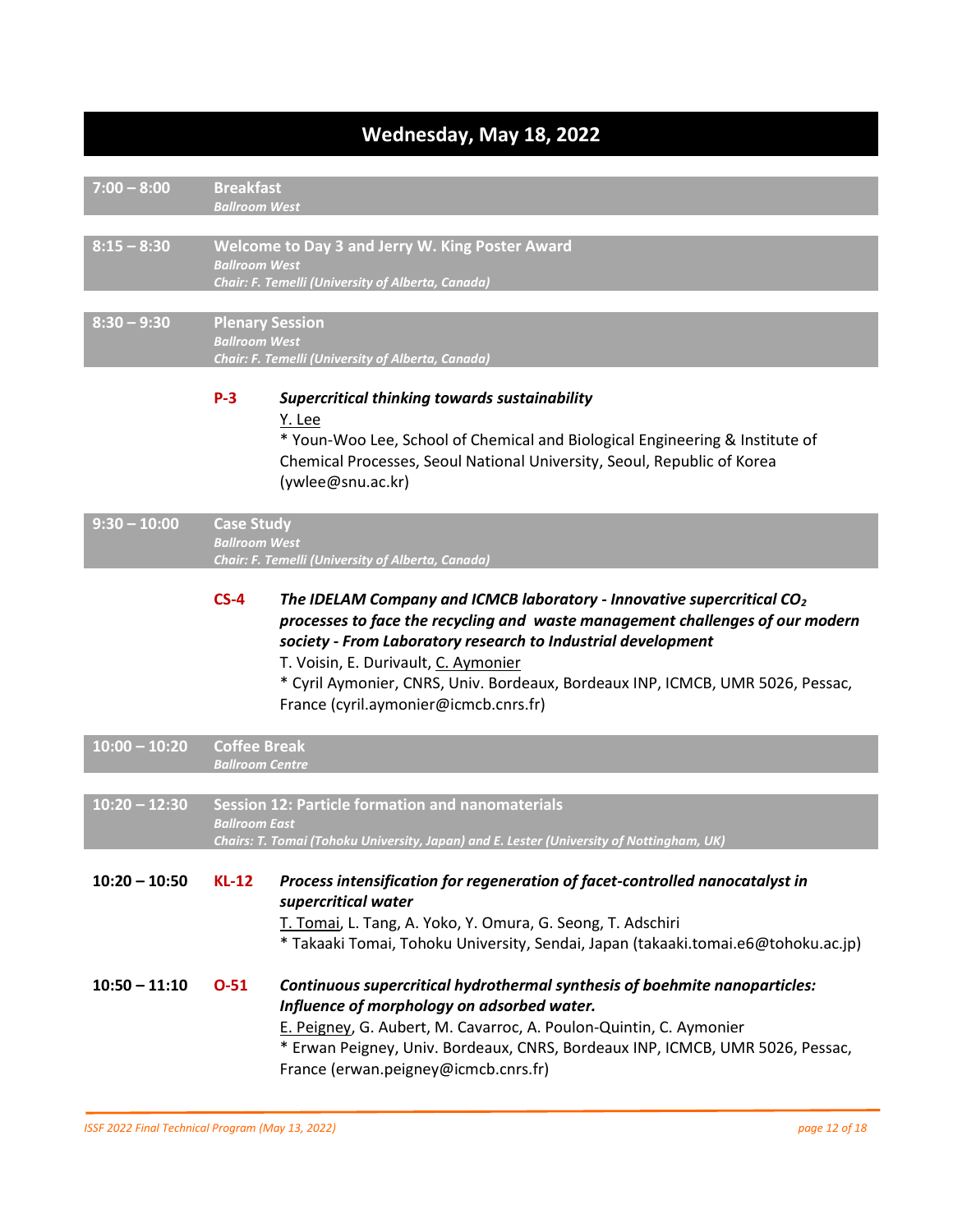| $11:10 - 11:30$ | $O-52$               | Towards the continuous production of functional nanomaterial inks for 3D-printed<br>electronic device applications using supercritical water<br>R. Worsley, A. Bastola, R. Hague, C. Tuck, E. Lester<br>* Robyn Worsley, Faculty of Engineering, University of Nottingham, Nottingham,<br>United Kingdom (robyn.worsley@nottingham.ac.uk)                   |
|-----------------|----------------------|-------------------------------------------------------------------------------------------------------------------------------------------------------------------------------------------------------------------------------------------------------------------------------------------------------------------------------------------------------------|
| $11:30 - 11:50$ | $O-53$               | Flow supercritical synthesis of stable colloidal solutions of biocompatible InGaN<br>nanoparticles<br>B. Dusolle, I. Bord-Majek, V. Jubéra, C. Aymonier<br>* Cyril Aymonier, CNRS, Univ. Bordeaux, Bordeaux INP, ICMCB, UMR 5026, Pessac,<br>France (cyril.aymonier@icmcb.cnrs.fr)                                                                          |
| $11:50 - 12:10$ | $O-54$               | Preparation of Pt-CeO <sub>2</sub> nanoparticles using supercritical hydrothermal method for<br>low-temperature chemical looping steam methane reforming process<br>G. Seong, K. Furuya, A. Yoko, T. Tomai, T. Adschiri<br>* Tadafumi Adschiri, NICHe, Tohoku University, Sendai, Japan<br>(tadafumi.ajiri.b1@tohoku.ac.jp)                                 |
| $12:10 - 12:30$ | $O-55$               | Investigating Microfluidic Supercritical Antisolvent process: In situ micro-<br>experiments and High Performance Computing<br>A. Erriguible, T. Jaouhari, S. Glockner, S. Fery-Forgues, C. Aymonier, S. Marre<br>* Arnaud Erriguible, Bordeaux INP; I2M/ICMCB, Pessac, France<br>(erriguible@enscbp.fr)                                                     |
| $10:20 - 12:30$ | <b>Drummond East</b> | <b>Session 13: Pharmaceutical applications</b><br>Chair: R. Viveiros (NOVA University of Lisbon, Portugal)                                                                                                                                                                                                                                                  |
| $10:20 - 10:50$ | $KL-13$              | Development of dummy artificial receptors for smart pharmaceutical purification<br>processes<br>R. Viveiros, V.D.B. Bonifácio, W. Heggie, T. Casimiro<br>* Raquel Viveiros, CleanMIPTech group, LAQV-REQUIMTE, Chemistry department,<br>NOVA School of Science & Technology, NOVA University of Lisbon, Portugal, Almada,<br>Portugal (rfv17327@fct.unl.pt) |
| $10:50 - 11:10$ | $O-56$               | Preparation of pharmaceutical cocrystals using supercritical carbon dioxide<br>L. MacEachern, A. Kermanshahi-pour, M. Mirmehrabi<br>* Azadeh Kermanshahi-pour, Biorefining and Remediation Laboratory, Department<br>of Process Engineering and Applied Science, Dalhousie University, Halifax, Nova<br>Scotia, Canada (azadeh.kermanshahipour@dal.ca)      |

I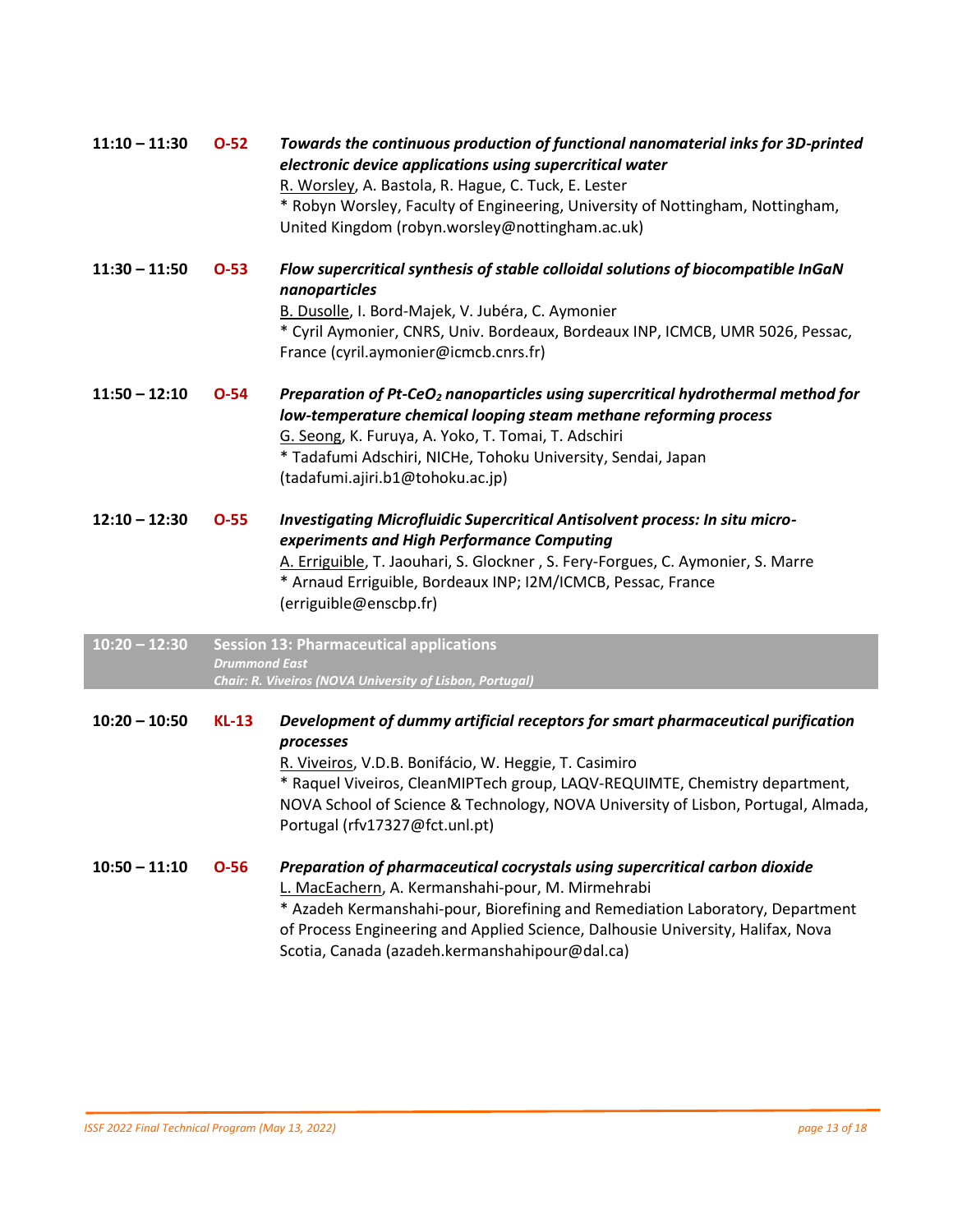| $11:10 - 11:30$ | $O-57$                 | Green strategies on the development of biopurification antibody-like materials<br>using supercritical CO <sub>2</sub><br>A.I. Furtado, R. Viveiros, T. Casimiro<br>* Ana Furtado, CleanMIPTech group, LAQV-REQUIMTE, Chemistry Department,<br>NOVA School of Science & Technology, NOVA University of Lisbon, Portugal,<br>(ai.furtado@campus.fct.unl.pt)                                                                   |
|-----------------|------------------------|-----------------------------------------------------------------------------------------------------------------------------------------------------------------------------------------------------------------------------------------------------------------------------------------------------------------------------------------------------------------------------------------------------------------------------|
| $11:30 - 11:50$ | $O-58$                 | Supercritical CO <sub>2</sub> synthesis of CaSyr-1 BioMOF and its promising properties as drug<br>delivery system<br>A. Rosado, J. Fraile, O. Vallcorba, A.M. López-Periago, J.A. Ayllón, C. Domingo<br>* Albert Rosado, Materials Science Institute of Barcelona (ICMAB-CSIC), Bellaterra,<br>Spain (arosado@icmab.es)                                                                                                     |
| $11:50 - 12:10$ | $O-59$                 | Supercritical CO <sub>2</sub> applied on the production of liposomal dry powder formulations<br>towards the lung inflammation treatment<br>C. Costa, B. Nobre, A.S. Matos, A.S. Silva, T. Casimiro, M.L. Corvo and A. Aguiar-<br>Ricardo<br>* Clarinda Costa, LAQV-REQUIMTE, Chemistry Department, NOVA School of Science<br>and Technology, Universidade NOVA de Lisboa, Lisbon, Portugal<br>(cid.costa@campus.fct.unl.pt) |
| $12:10 - 12:30$ | $O-60$                 | On-chip in-situ observations of crystallization events under supercritical $CO2$<br>F. Ercicek, O. Nguyen, A. Erriguible, C. Harscoat-Schioavo, P. Subra-Paternault, S.<br>Marre<br>* Fatma Ercicek, ICMCB, Pessac, France (fatma.ercicek@u-bordeaux.fr)                                                                                                                                                                    |
| $10:20 - 12:30$ | <b>Drummond Centre</b> | <b>Session 14: Biomass utilization</b><br>Chairs: M.D.A. Saldaña (University of Alberta, Canada) and M.J. Cocero (University of Valladolid, Spain)                                                                                                                                                                                                                                                                          |
| $10:20 - 10:50$ | $KL-14$                | Pressurized fluid processes for biorefinery and production of high-value added<br>products from biomass<br>M.D.A. Saldaña<br>* Marleny D.A. Saldaña, Department of Agricultural, Food and Nutritional Science<br>University of Alberta, Edmonton, Alberta, Canada (marleny.saldana@ualberta.ca)                                                                                                                             |
| $10:50 - 11:10$ | $O-61$                 | Cork fractionation via chemical approach and pressurized hot water<br>E.G. Mission, M.J. Cocero<br>* Elaine Mission, PressTech, Instituto de Bioeconomia de la Universidad de<br>Valladolid, Valladolid, Spain (elaineg.mission@uva.es)                                                                                                                                                                                     |
| $11:10 - 11:30$ | $O-62$                 | Value-added compounds obtained from shrimp shells using pressurized fluids with<br>carboxylic acids<br>Z. Liu, M. Matouri, M.D.A. Saldaña<br>* Marleny D.A. Saldaña, Department of Agricultural, Food and Nutritional Science,<br>University of Alberta, Edmonton, Alberta, Canada (marleny.saldana@ualberta.ca)                                                                                                            |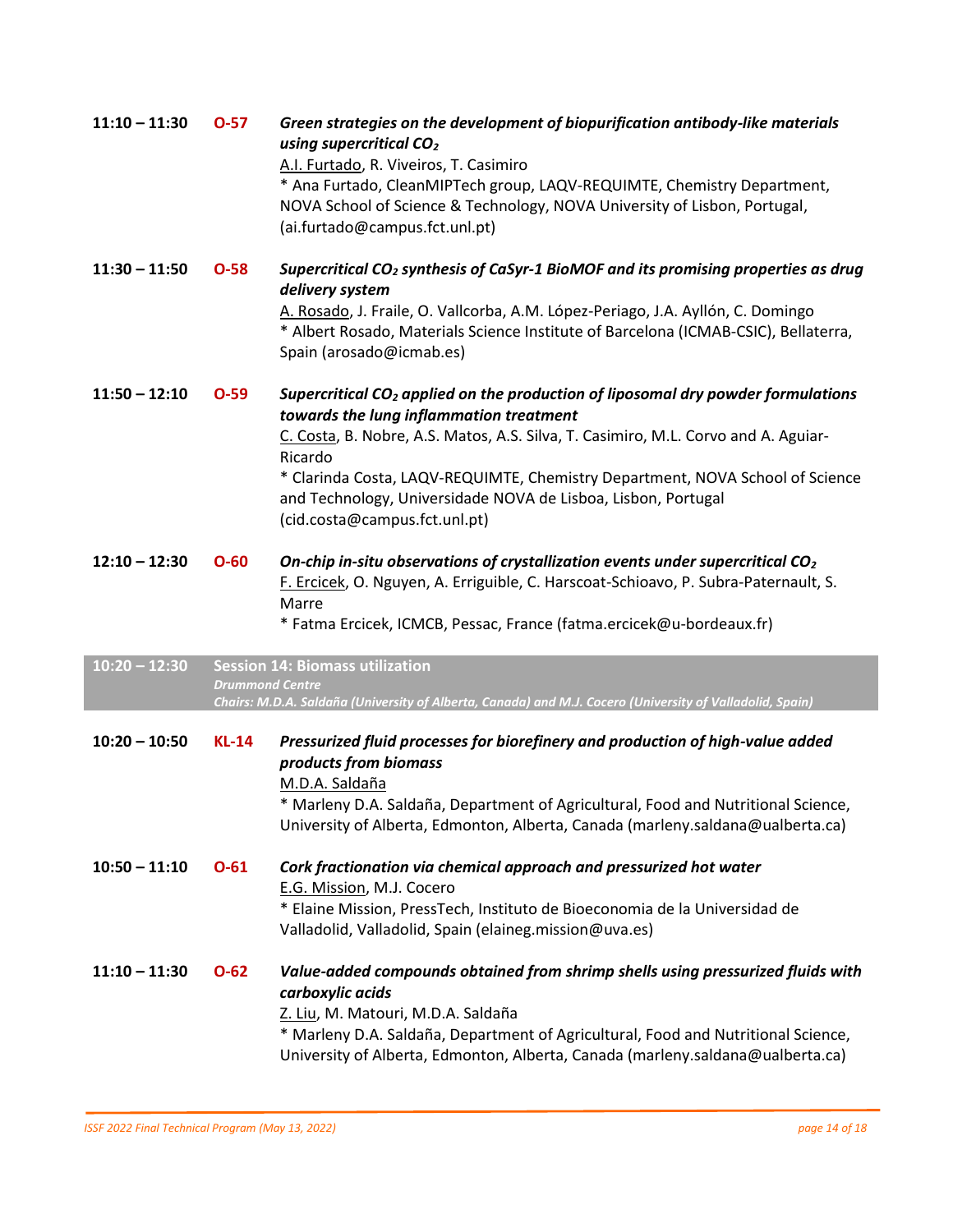**11:30 – 11:50 O-63** *Lignin valorisation using supercritical water technology. Lignin repolymerization.* T. Adamovic, M.J. Cocero \* María José Cocero, BioecoUVa Universidad de Valladolid, Valladolid, Spain (mjcocero@iq.uva.es) **11:50 – 12:10 O-65** *Eco-friendly and energy-saving strategy for high-yield astaxanthin recovery from wet Haematococcus pluvialis*

A.A. Myint, S. Wulandari, J. Kim \* Jaehoon Kim, Sungkyunkwan University, Suwon, Gyeong Gi-Do, Republic of Korea (jaehoonkim@skku.edu)

**12:30 – 14:00 Lunch and Closing Session with Awards** *Ballroom West*

### **Posters**

| $P-1$   | Combining CO <sub>2</sub> valorization strategies to produce hydrogen and methane in a<br>geological storage context<br>E. Vidal, C. Fauveau, C. Aymonier, A. Cario, S. Marre<br>* Samuel Marre, ICMCB - CNRS, Pessac, France (samuel.marre@icmcb.cnrs.fr)                                                                                                                               |
|---------|------------------------------------------------------------------------------------------------------------------------------------------------------------------------------------------------------------------------------------------------------------------------------------------------------------------------------------------------------------------------------------------|
| $P-2$   | Scale-up study of a subcritical water extraction (SWE) laboratory system for<br>Gelidium sesquipedale red algae residue valorization<br>E. Trigueros, P. Alonso-Riaño, C. Ramos, C. I. K. Diop, M.T. Sanz, S. Beltrán, A.E. Illera<br>* Alba Ester Illera, University of Burgos, Biotechnology and Food Science Dept.<br>(Chemical Engineering Section), Burgos, Spain (aeillera@ubu.es) |
| $P-3$   | Subcritical water processing of fava bean concentrate to obtain bioactive<br>compounds<br>J.P. Chavez Garcia, H. Vo, M.D.A. Saldaña<br>* Marleny D.A. Saldaña, Department of Agricultural, Food and Nutritional Science,<br>University of Alberta, Edmonton, Alberta, Canada (marleny.saldana@ualberta.ca)                                                                               |
| $P - 4$ | Downstream applications of supercritical and subcritical fluids for the complete<br>valorization of eel by-products targeting to the era of zero waste<br>J.-S. Park, V. Chandra Roy, S.-Y. Kim, S.-C. Lee, J.-M. Han, B.-S. Chun<br>* Duing Cao Chun, Dulainne Notional University Nam au Depublic of Karoo                                                                             |

Byung-Soo Chun, Pukyong National University, Nam-gu, Republic of Korea (bschun@pknu.ac.kr)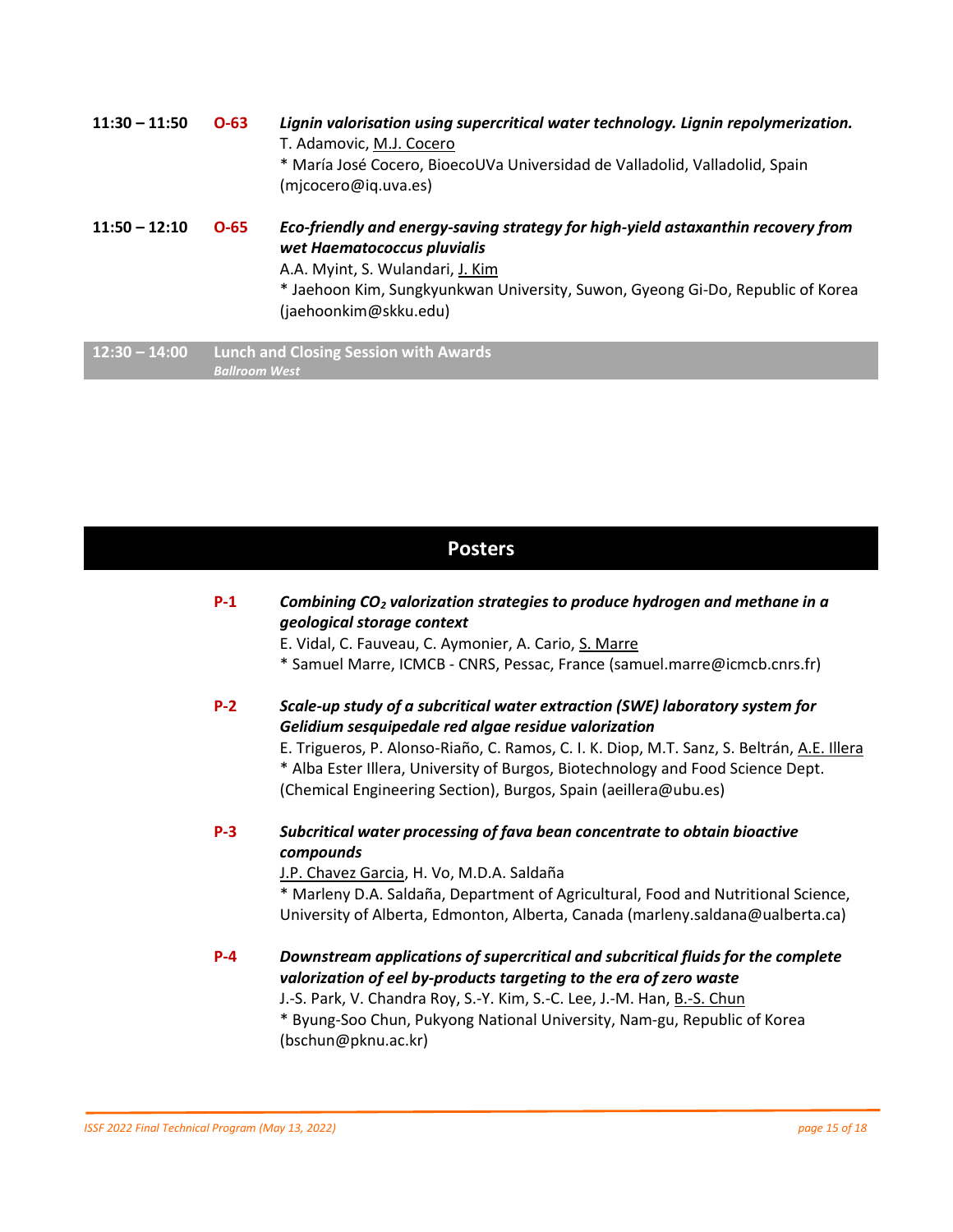#### **P-5** *Production of ethyl esters from radish seeds using a sequential process under pressurized fluid conditions*

N. Stevanato, B. T. F Mello, M.D.A. Saldaña, L. Cardozo-Filho, C. Silva \* Marleny Saldaña, Department of Agricultural, Food and Nutritional Science, University of Alberta, Edmonton, Alberta, Canada (marleny.saldana@ualberta.ca)

**P-6** *Modeling and parametric analysis of trans-resveratrol extraction from grape cane waste with pressurized water + ethanol mixture*

M.A. Martins, M.D.A. Saldaña

\* Marleny D.A. Saldaña, Department of Agricultural, Food and Nutritional Science, University of Alberta, Edmonton, Alberta, Canada (marleny.saldana@ualberta.ca)

#### **P-7** *Supercritical CO<sup>2</sup> drying of berries*

E. Sánchez, M.D.A. Saldaña

\* Marleny D.A. Saldaña, Department of Agricultural, Food and Nutritional Science, University of Alberta, Edmonton, Alberta, Canada (marleny.saldana@ualberta.ca)

### **P-8** *Physicochemical and biofunctional characteristics of Sargassum thunbergii extracts using subcritical water and conventional solvents extraction*

J.-M. Han, J.-S. Park, D. Surendhiran, B.-S. Chun

\* Byung-Soo Chun, Department of Food Science and Technology, Pukyong National University, Busan, Republic of Korea (bschun@pknu.ac.kr)

**P-9** *Impact of SCCO<sup>2</sup> on flour characteristics and lipase activity in different flour types* G.Hojnik Podrepšek, Ž. Knez, M. Leitgeb

\* Maja Leitgeb, University of Maribor, Faculty of Chemistry and Chemical Engineering, Maribor, Slovenia (maja.leitgeb@um.si)

#### **P-10** *High recovery of biologically active compounds from red ginseng marc using subcritical water*

R. Cao, A.A. Myint, J. Kim \* Jaehoon Kim, School of Mechanical Engineering, Sungkyunkwan University, Suwon, Republic of Korea (jaehoonkim@skku.edu)

### **P-11** *Supercritical CO<sup>2</sup> Extraction of terpenoids and alpha/beta-acids from canadian cascade hops*

H.H.P. Vo, A. Aghashahi, S. Mekala, D. Powers, M.D.A. Saldaña \* Marleny D.A. Saldaña, Department of Agricultural, Food and Nutritional Science, University of Alberta, Edmonton, Alberta, Canada (marleny.saldana@ualberta.ca)

### **P-12** *Obtaining phenolic compounds from Barbatimão (Stryphnodendron adstringens (Mart.) Coville) bark by pressurized liquid extraction*

M.M.S. Ribeiro, D.B. Coelho, N.S. Novais, J. Viganó, P.C.Veggi \* Priscilla Carvalho Veggi, Department of Chemical Engineering, Institute of Environmental, Chemical and Pharmaceutical Sciences, Universidade Federal de São Paulo, Diadema-SP, Brazil (pveggi@unifesp.br)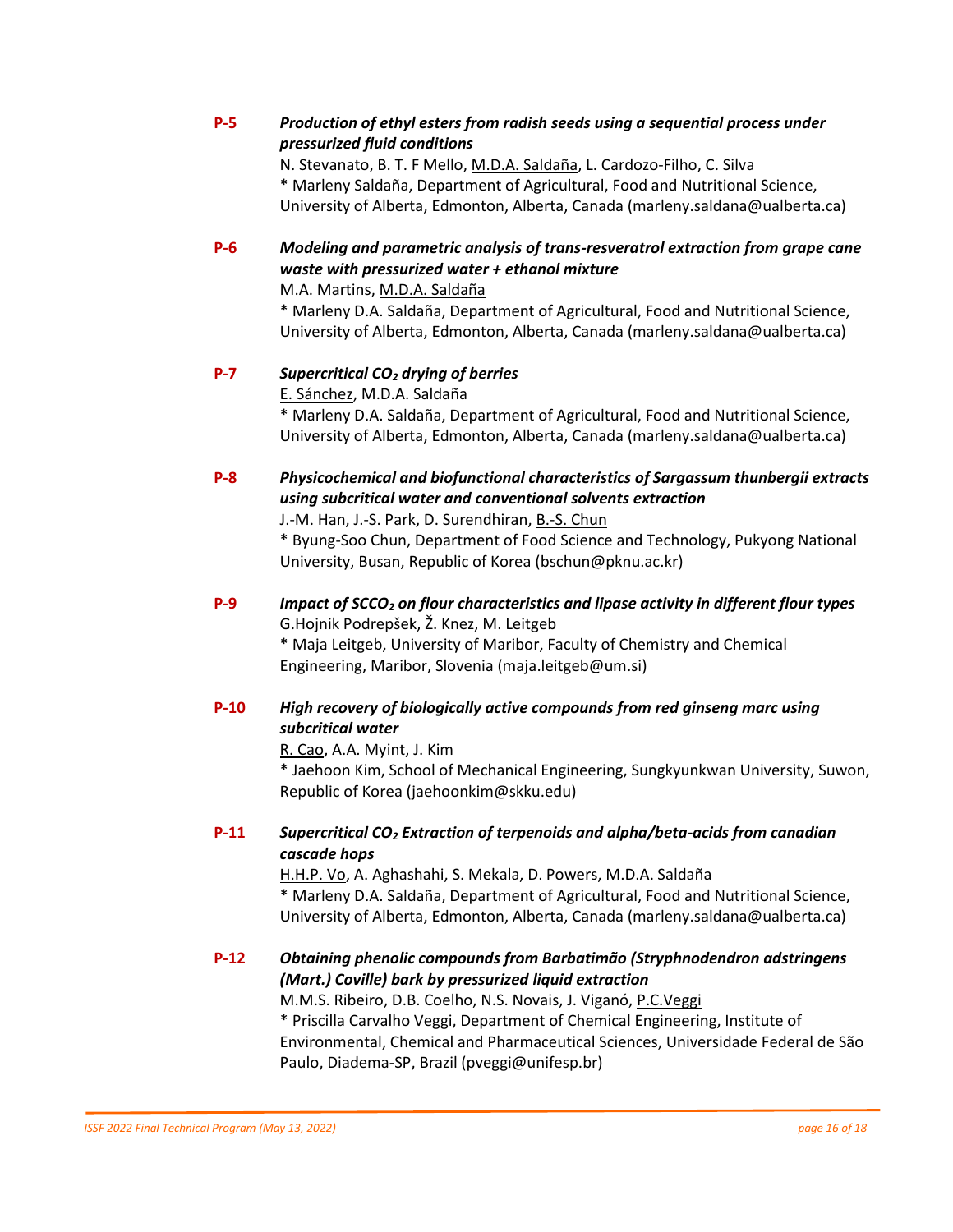#### **P-13** *Wettability behavior of lignin-cellulose composites obtained after supercritical water hydrolysis of birch wood*

V. Leontijevic, T. Adamovic, D. Cantero, M.J. Cocero Alonso

\* Maria Cocero, Department of Chemical Engineering and Environmental Technology, University of Valladolid, Valladolid, Spain (mjcocero@iq.uva.es)

#### **P-14** *Zigzag crystals of sodium bicarbonate produced in the Supercritical Anti-Solvent (SAS) process*

S. Clercq, C. Crampon, E. Badens

\* Elisabeth Badens, Aix Marseille Université, Istres, France (elisabeth.badens@univamu.fr)

#### **P-15** *Sterilization by supercritical CO2: FASTECO2 project*

V. Warambourg, A. Mouahid, C. Crampon, A. Galinier, E. Badens \* Victorine Warambourg, M2P2, Aix Marseille University, France, Aix en Provence cedex, France (victorine.warambourg@univ-amu.fr)

#### **P-16** *A novel pasteurization method for solid foods: a case study*

P. Andrigo, R. Zulli, F. Santi, A. Zambon, S. Spilimbergo \* Sara Spilimbergo, Industrial Engineering Department of the University of Padova (Italy), Padova, Italy (sara.spilimbergo@unipd.it)

### **P-17** *Treatment of medical devices using supercritical processes*

Z. Laggoune, Y. Masmoudi, T. Song, C. Bureau, E. Badens \* Zohra Laggoune, Aix Marseille University France, M2P2 Laboratoire Mécanique, Modélisation et Procédés Propres – UMR CNRS 7340 -, Aix en Provence, France (zohra.laggoune@etu.univ-amu.fr)

#### **P-19** *Kinetic and thermodynamic study of supercritical CO<sup>2</sup> sorption within polymers used in medical devices and their packaging*

Y. Masmoudi, T. Tassaing, M. B. Abdou, M. Lerest, P. Raymond, E. Badens \* Yasmine Masmoudi, Aix Marseille Univ, CNRS, Centrale Marseille, M2P2, Aix en Provence, France (yasmine.masmoudi@univ-amu.fr)

### **P-20** *Effect of pressurized water + ethanol on hydrolysis of wheat straw* A.X. Vidrio-Sahagun, M.D.A. Saldaña

\* Marleny D.A. Saldaña, Department of Agricultural, Food and Nutritional Science, University of Alberta, Edmonton, Alberta, Canada (marleny.saldana@ualberta.ca)

#### **P-21** *Ecovalorization of Haematococus pluvialis using carbon dioxide expanded ethanol* M. Sarrazin, N. El Mehdi, S. Safa, , Y. Boumghar \* Mathieu Sarrazzin, CEPROCQ, Montreal, Quebec, Canada (msarrazin@cmaisonneuve.qc.ca)